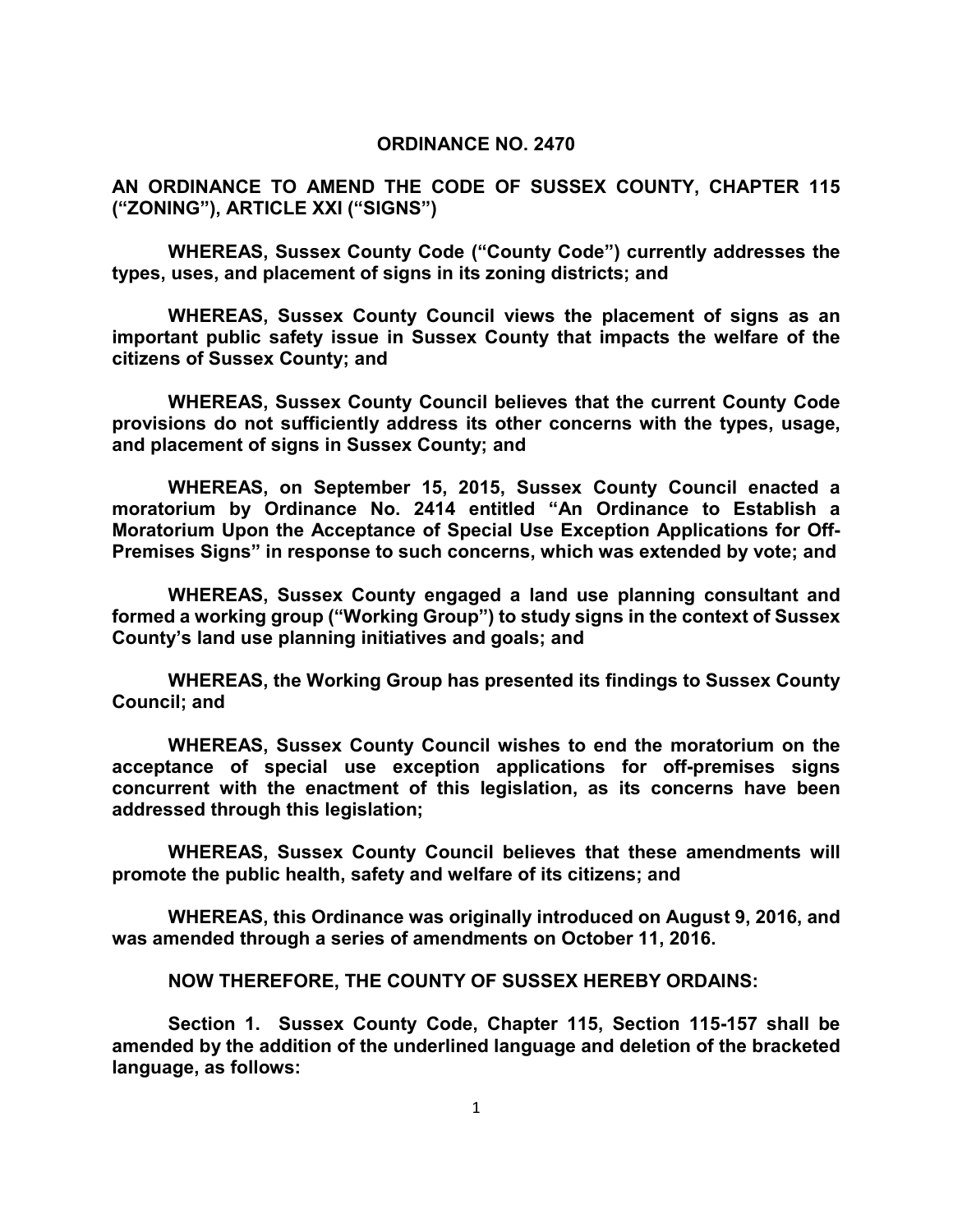# **[§ 115-157. Purpose.](http://ecode360.com/print/SU1223?guid=8884701,8884732,8884743,8884755,8884786,13804200,13804207,13804217,13804232,13804264&children=true#8884701)**

**Signs, including outdoor advertising structures, are herein regulated with the intent of regulating excess signage, encouraging the positive economic development of the County, preserving and improving tourism views, promoting the safety of the traveling public, protecting property values in both residential and non-residential areas, preventing overcrowding of the land and excess clutter, and protecting the aesthetics of the County.**

- **[§ 115-157.1.](http://ecode360.com/print/SU1223?guid=8884701,8884732,8884743,8884755,8884786,13804200,13804207,13804217,13804232,13804264&children=true#8884701) Definitions.**
- **[A.](http://ecode360.com/print/8884702#8884702) General.**

### **ABANDONED ON-PREMISES SIGN**

**A sign that no longer identifies or advertises an ongoing business, product, location, service, idea, or activity conducted on the premises on which the sign is located and the sign permit for said sign has expired for at least 6 months.** 

# **ABANDONED OFF-PREMISES SIGN A sign that, for 6 months or more, no longer:**

- **a. Directs attention to a business, commodity, service or entertainment conducted, sold, or offered elsewhere than upon the premises where the sign is maintained; and**
- **b. No longer markets, advertises, or promotes the sign for sale or rent.**

# **[ANIMATED SIGN](http://ecode360.com/print/8884703#8884703)**

**[A mechanical sign or electronically illuminated or nonilluminated sign which displays letters, words, characters, or symbols which are not stationary.]** 

**A sign employing actual motion, the illusion of motion, or light or color changes achieved through mechanical, electrical, or electronic means. Animated signs, which are differentiated from changeable signs as defined and regulated by this article, include the following types:**

**(1) Environmentally Activated – Animated signs or devices motivated by wind, thermal changes, or other natural**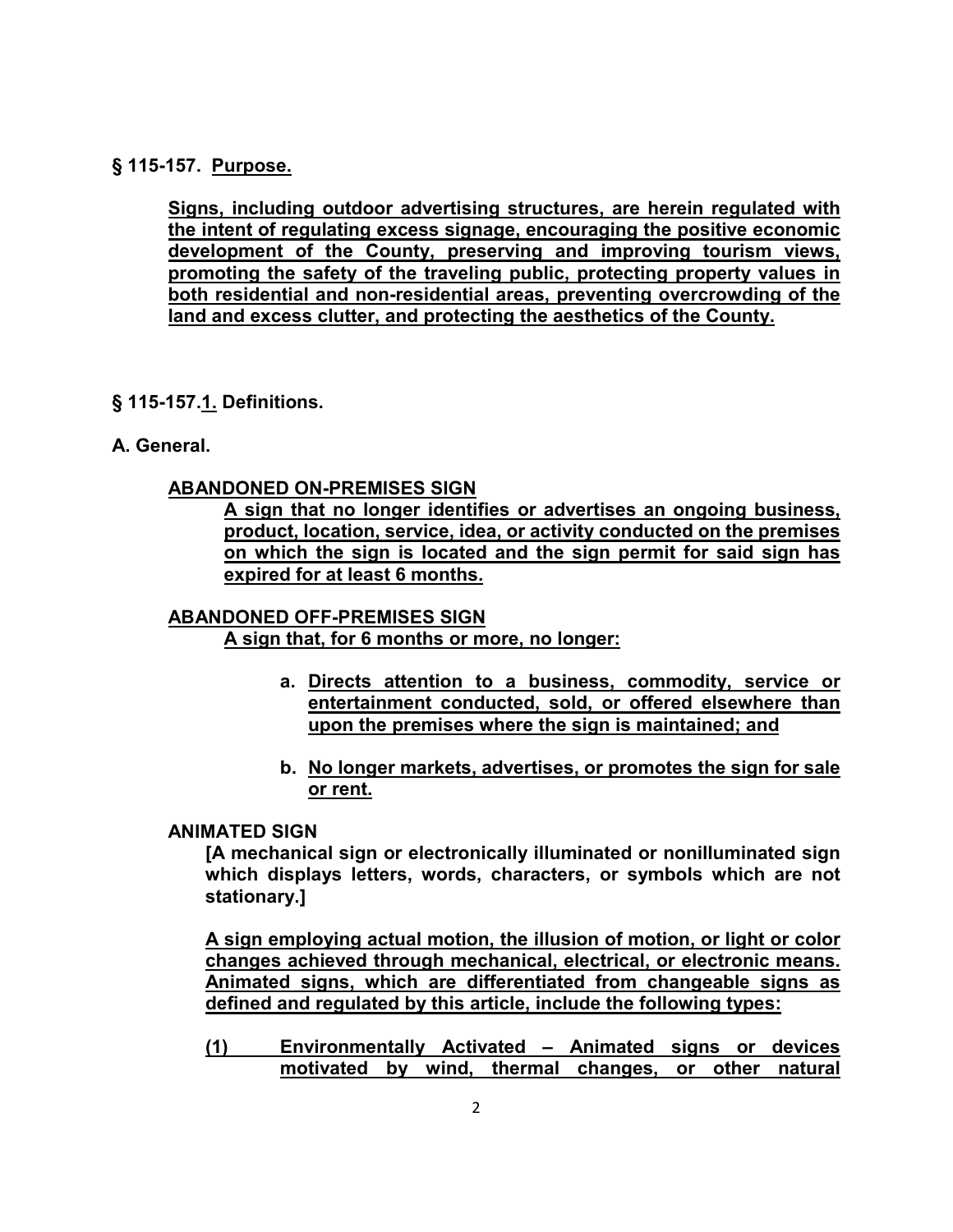**environmental input. Includes spinners, pinwheels, pennant strings, or other devices or displays that respond to naturally occurring external motivation.**

- **(2) Mechanically Activated Animated signs characterized by repetitive motion or rotation activated by a mechanical system powered by electric motors or other mechanically induced means.**
- **(3) Electrically Activated Animated signs producing the illusion of movement by means of electronic, electrical, or electromechanical input or illumination capable of simulating movement throughout employment of the characteristics of one or both the classifications noted below:**
	- **(a) Flashing: Animated signs or animated portions of signs whose illumination is characterized by a repetitive cycle in which the period of illumination is either the same as or less than the period of non-illumination. For purposes of this ordinance, flashing will not be defined as occurring if the cyclical period between on-off phases of illumination exceeds ten (10) seconds.**
	- **(b) Patterned Illusionary Movement: Animated signs or animated portions of signs whose illumination is characterized by simulated movement through alternate or sequential activation of various illuminated elements for the purpose of producing repetitive light patterns designed to appear in some form of constant motion.**

### **CANDELA**

 **The basic unit of measurement of light in SI (metric) units.** 

# **CANDELA PER SQUARE METER (cd/m2)**

**The SI (metric) unit used to describe the luminance of a light source or of an illuminated surface that reflects light. Also referred to as Nits.**

# **DISSOLVE**

**A mode of message transition on an electronic message center accomplished by varying the light intensity or pattern, where the first message gradually appears to dissipate and lose legibility simultaneously with the gradual appearance and legibility of the second message.**

### **FADE**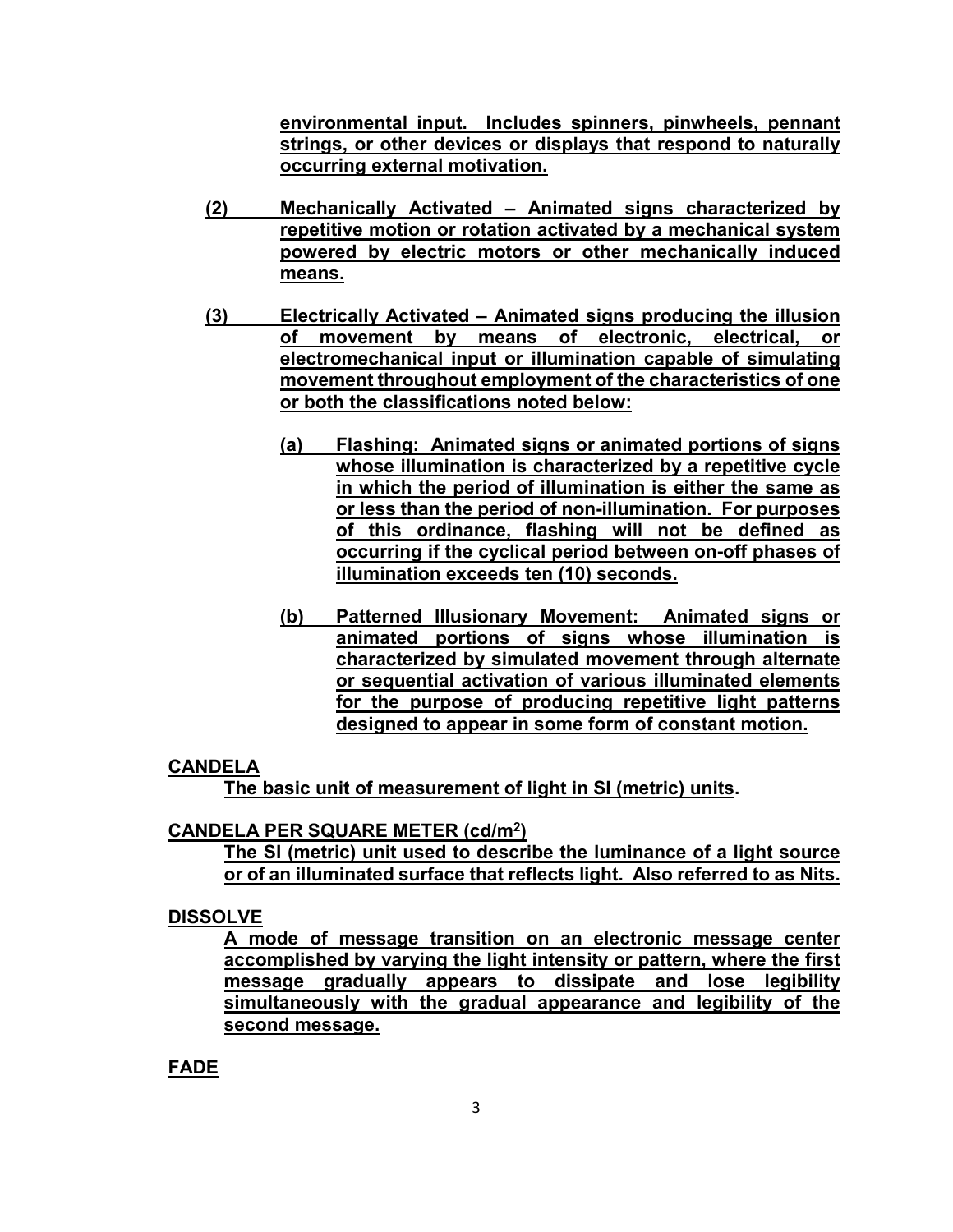**A mode of message transition on an electronic message center accomplished by varying the light intensity, where the first message gradually reduces intensity to the point of not being legible and the subsequent message gradually increases intensity to the point of legibility.**

### **FOOT CANDLE**

**An English unit of measurement of the amount of light falling upon a surface (illuminance). One foot candle is equal to one lumen per square foot. Can be measured by means of an illuminance meter.**

#### **FRAME**

**A complete stationary display screen on an electronic message center.**

### **FRAME EFFECT**

**A visual effect on an electronic message center applied to a single frame to attract the attention of views.**

### **GROUND LEVEL**

**The average grade of the property or the elevation at the centerline of the adjacent street or road, whichever is higher.**

### **ILLUMINANCE**

**The amount of light falling upon a real or imaginary surface, commonly called "light level" or "illumination". Measured in foot candles (lumens/square foot) in the English system, and lux (lumens/square meter) in the SI (metric) system.**

### **[INDIRECTLY ILLUMINATED SIGN](http://ecode360.com/print/8884704#8884704)**

**…** 

### **LUMINANCE**

**The light that is emitted by or reflected from a surface. Measured in units of luminous intensity (candelas) per unit area (square meters in SI measurement units or square feet in English measurement units.) Expressed in SI units as cd/m², and in English units as foot lamberts. Sometimes also expressed as "nits", a colloquial reference to SI units. Can be measured by means of a luminance meter.** 

#### **LUX**

**The SI (metric) unit for illuminance. One lux equals 0.093 foot candles.**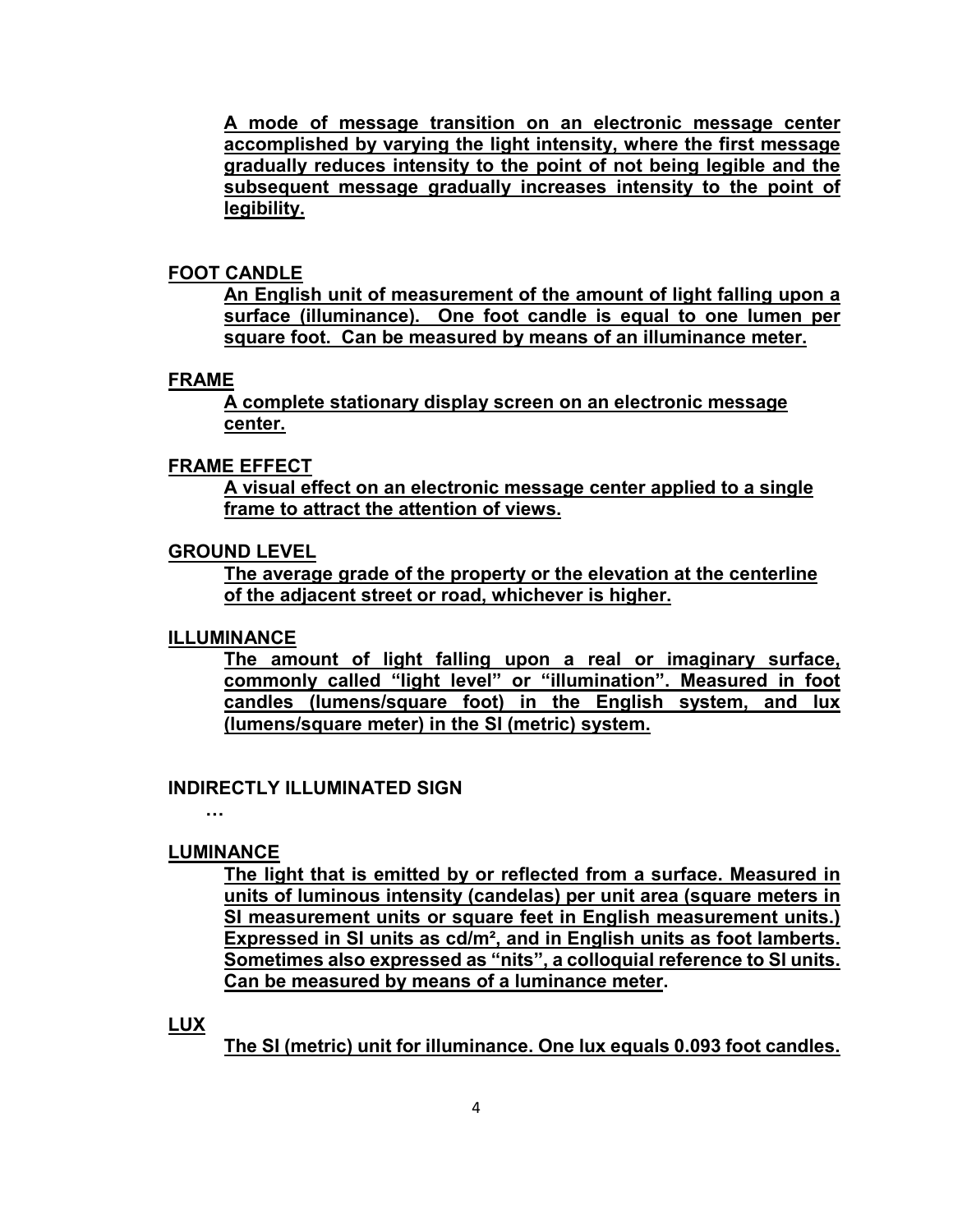**…** 

**NIT**

**A photometric unit of measurement referring to luminance. One nit is equal to one cd/m².**

#### **PUBLIC LAND**

**Land owned by the United States of America, the State of Delaware, or a municipality or political subdivision thereof which is used as park, recreation area, historical site, wildlife refuge, public forest land, preservation land, or greenway. Public lands shall not include areas which are public streets, roads, utilities, or right-of-ways dedicated for transportation or other means of ingress and egress.**

#### **SCROLL**

**A mode of message transition on an electronic message center where the message appears to move vertically across the display surface.** 

## **[SETBACK](http://ecode360.com/print/8884706#8884706)**

**...** 

### **SI (International System of Units)**

**The modern metric system of measurement; abbreviated SI for the French term "Le Systeme International d'Unites."**

#### **[SIGN](http://ecode360.com/print/8884707#8884707)**

**…** 

### **[SIGN AREA](http://ecode360.com/print/8884708#8884708)**

**The total area of a sign shall include all sides or area of display of a single or multifaced sign, together with all moldings, battens, cappings, nailing strips and latticing which are attached and are part of the sign proper [and/] or incidental to its decoration. Structural elements, such as aprons or skirting, which serve to shade, deflect or block light generated by a sign and which do not display advertising on their surfaces shall not be included in the total area of a sign. For the purpose of this article, signs which are composed of letters, words, numbers, pictures, logos, symbols, or representations only and which follow no square or rectangular pattern shall be considered to include in sign area a square or rectangle as drawn at the outer limits of the letters, words, numbers, pictures, logos, symbols, or representations.**

#### **SIGN COPY**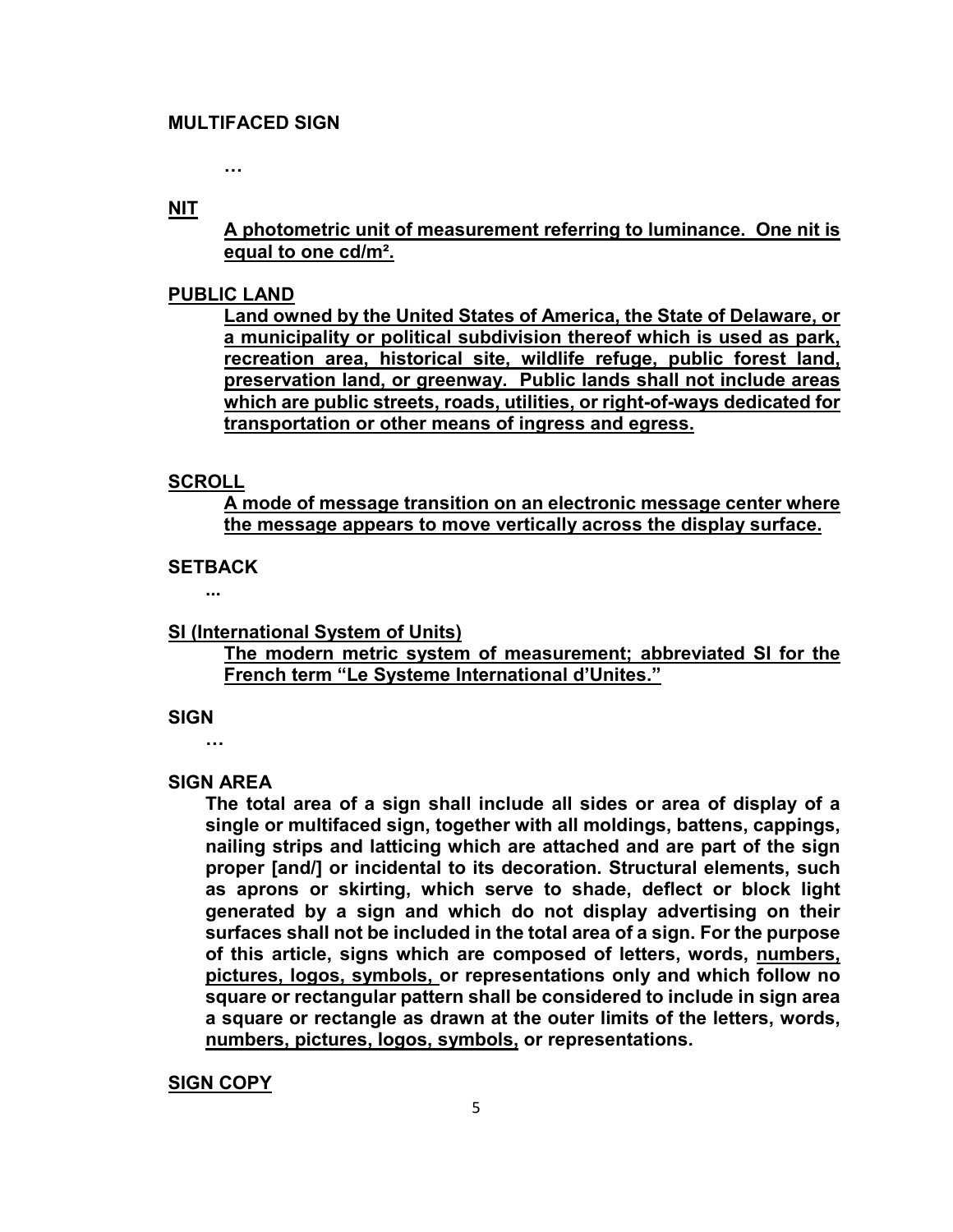**The physical sign message including any words, letters, numbers, pictures, logos, and symbols.**

## **SIGN FACE**

**The surface upon, against or through which the sign copy is displayed or illustrated, not including structural supports, architectural features of a building or sign structure, or decorative trim, or any areas that are separated from the background surface upon which the sign copy is displayed by a distinct delineation, such as a reveal or border.**

### **SIGN STRUCTURE**

 **Any structure designed for the support of a sign.** 

# **[STREET LINE](http://ecode360.com/print/8884709#8884709)**

**…** 

## **TRANSITION**

**A visual effect used on an electronic message center to change from one message to another.**

## **TRAVEL**

**A mode of message transition on an electronic message center where the message appears to move horizontally across the display surface.**

# **[B.](http://ecode360.com/print/8884711#8884711) Type.**

**[BULLETIN BOARD](http://ecode360.com/print/8884712#8884712)**

**A manually activated changeable sign of permanent character, but with movable letters, words or numerals, indicating the names of persons associated with or events conducted upon or products or services offered upon the premises upon which such a sign is maintained.**

# **CHANGEABLE SIGN**

**A sign with the capability of content change by means of manual or remote input including the following types:**

- **(1) Manually activated a changeable sign whose message copy or content can be changed manually on a display surface.**
- **(2) Electrically activated a changeable sign whose message copy or content can be changed by means of remote electrically energized on-off switching combinations of alphabetic or pictographic components arranged on a display surface. Illumination may be integral to the components, such as**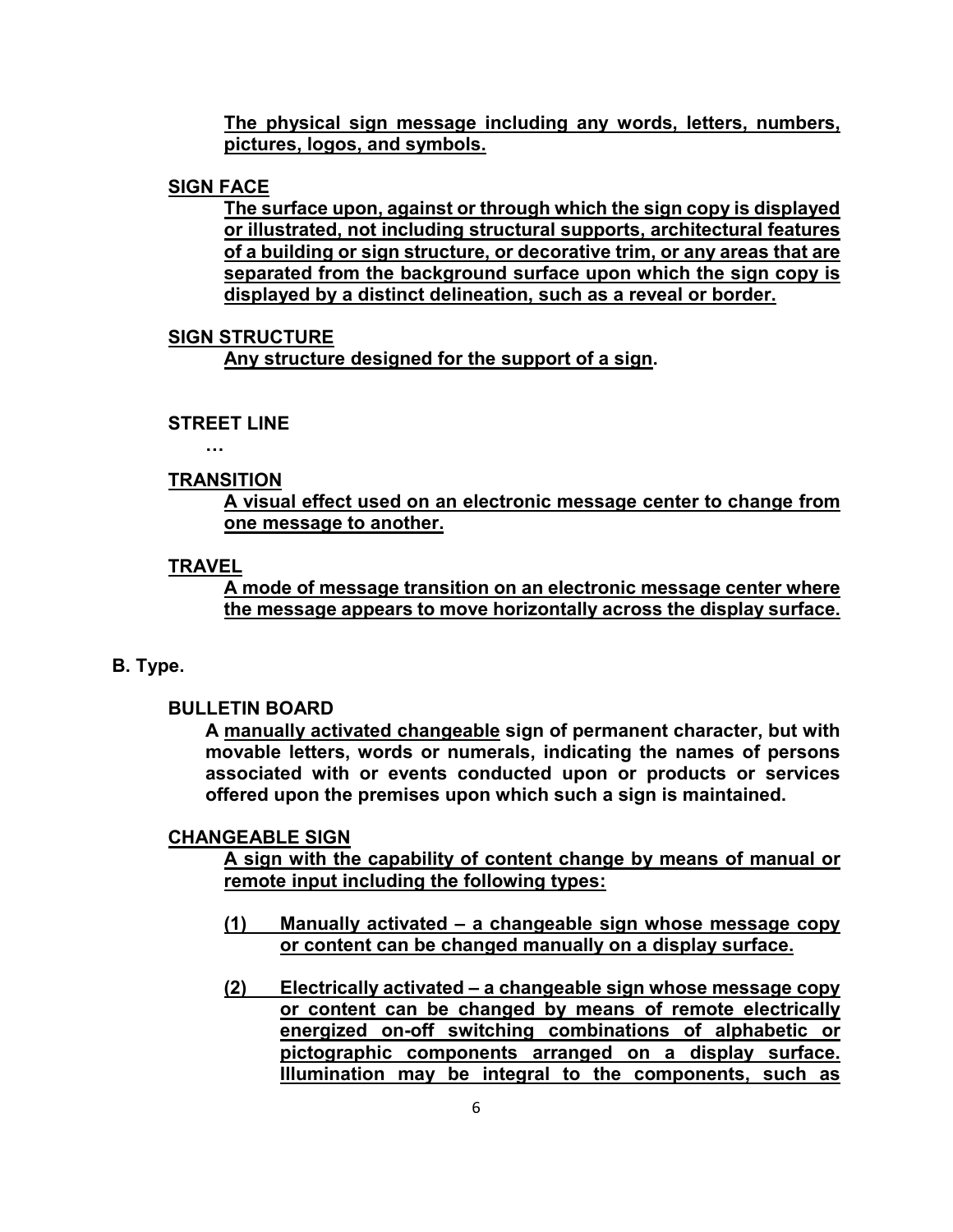**characterized by lamps or other light-emitting devices; or it may be from an external light source designed to reflect off the changeable component display.**

### **[DIRECTIONAL SIGN](http://ecode360.com/print/8884713#8884713)**

**…** 

## **[ELECTRONIC MESSAGE CENTER](http://ecode360.com/print/8884714#8884714)**

**An electrically activated changeable sign whose variable message or graphic presentation capability can be electronically programmed by computer or an electronic device onsite or from a remote location.** 

### **[\[ELECTRONIC MESSAGE DISPLAY\]](http://ecode360.com/print/8884714#8884714)**

**[A sign capable of displaying words, symbols, figures, or images that can be electronically or mechanically changed by remote or automatic means. Changes relating to electronic message display include:**

### **[\(1\)](http://ecode360.com/print/13827989#13827989) [DISSOLVE](http://ecode360.com/print/13827989#13827989)**

**A mode of message transition on an electronic message display accomplished by varying the light intensity or pattern, where the first message gradually appears to dissipate and lose legibility simultaneously with the gradual appearance and legibility of the second message.**

#### **[\(2\)](http://ecode360.com/print/13827991#13827991) [FADE](http://ecode360.com/print/13827991#13827991)**

**A mode of message transition on an electronic message display accomplished by varying the light intensity, where the first message gradually reduces intensity to the point of not being legible and the subsequent message gradually increases intensity to the point of legibility.**

#### **[\(3\)](http://ecode360.com/print/13827992#13827992) [FRAME](http://ecode360.com/print/13827992#13827992)**

**A complete stationary display screen on an electronic message display.**

#### **[\(4\)](http://ecode360.com/print/13827993#13827993) [FRAME EFFECT](http://ecode360.com/print/13827993#13827993)**

**A visual effect on an electronic message display applied to a single frame to attract the attention of viewers.**

#### **[\(5\)](http://ecode360.com/print/13827994#13827994) [SCROLL](http://ecode360.com/print/13827994#13827994)**

**A mode of message transition on an electronic message display where the message appears to move vertically across the display surface.**

#### **[\(6\)](http://ecode360.com/print/13827995#13827995) [TRANSITION](http://ecode360.com/print/13827995#13827995)**

**A visual effect used on an electronic message display to change from one message to another.**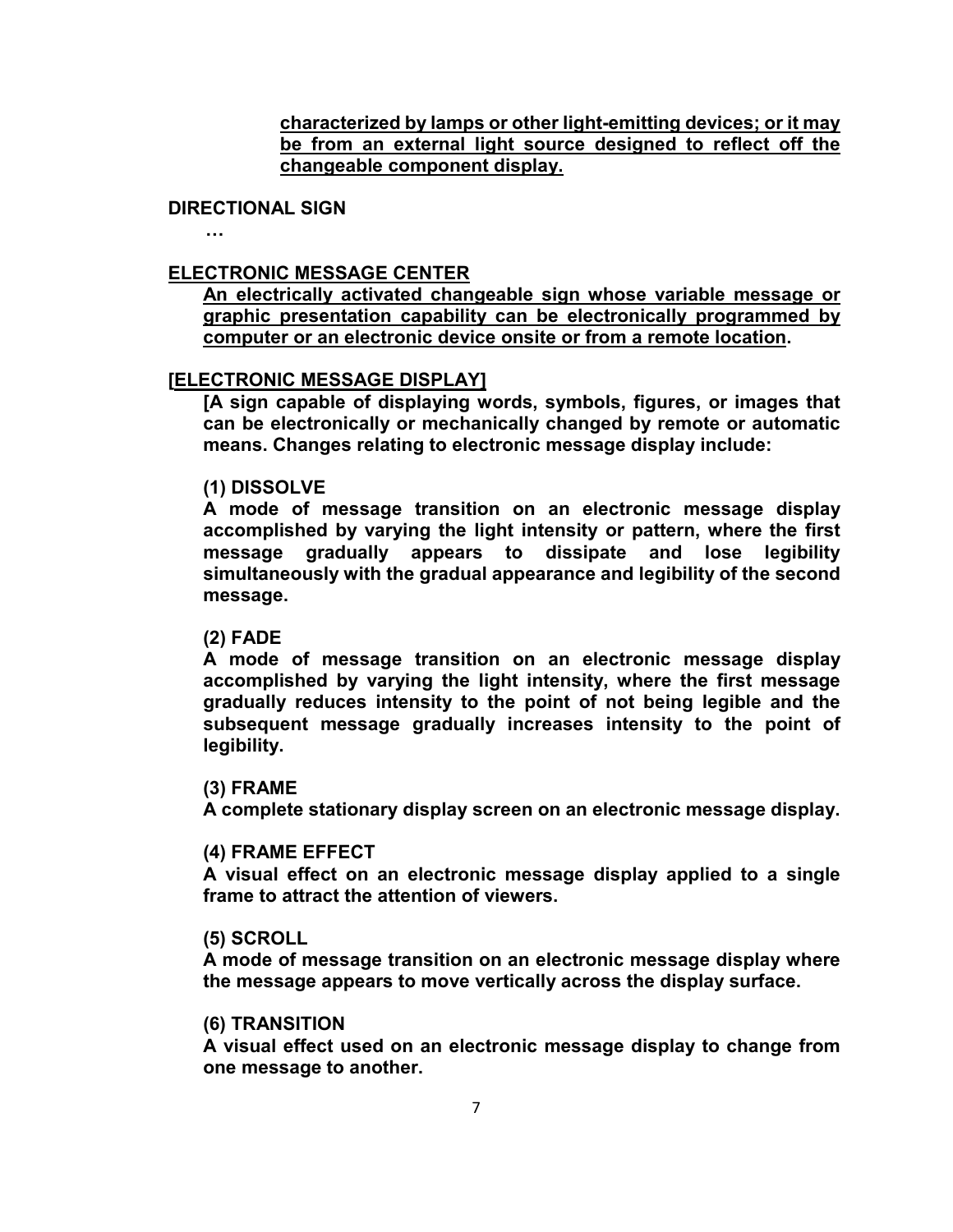#### **[\(7\)](http://ecode360.com/print/13827996#13827996) [TRAVEL](http://ecode360.com/print/13827996#13827996)**

**A mode of message transition on an electronic message display where the message appears to move horizontally across the display surface.]** 

### **[INSTRUCTIONAL SIGN](http://ecode360.com/print/13804188#13804188)**

**…** 

### **NON-CONFORMING SIGN**

**A sign that was legally installed in conformance with all sign laws, ordinances, and regulations in effect at the time of its installation, but which no longer complies with laws, ordinances, and regulations having jurisdiction relative to the sign.**

### **NON-CONFORMING OFF-PREMISES SIGN**

**A sign which directs attention to a business, commodity, service, or entertainment conducted, sold, or offered elsewhere than upon the premises where the sign is maintained and which was legally installed in conformance with all sign laws, ordinances, and regulations in effect at the time of its installation, but which no longer complies with laws, ordinances, and regulations having jurisdiction relative to the sign.**

### **OFF-PREMISES ELECTRONIC MESSAGE CENTER**

**An electrically activated changeable sign whose variable message or graphic presentation capability can be electronically programmed by computer or electronic device onsite or from a remote location which directs attention to a business, commodity, service, or entertainment conducted, sold, or offered elsewhere than upon the premises where the sign is maintained.**

### **[OFF-PREMISES SIGN](http://ecode360.com/print/8884715#8884715)**

**…** 

**ON-PREMISES ELECTRONIC MESSAGE CENTER**

**An electrically activated changeable sign whose variable message or graphic presentation capability can be electronically programmed by computer or electronic device onsite or from a remote location which directs attention to an ongoing business, commodity, service, or entertainment conducted, sold, or offered upon the same premises as those upon which the sign is maintained.**

**[ON-PREMISES SIGN](http://ecode360.com/print/8884716#8884716)**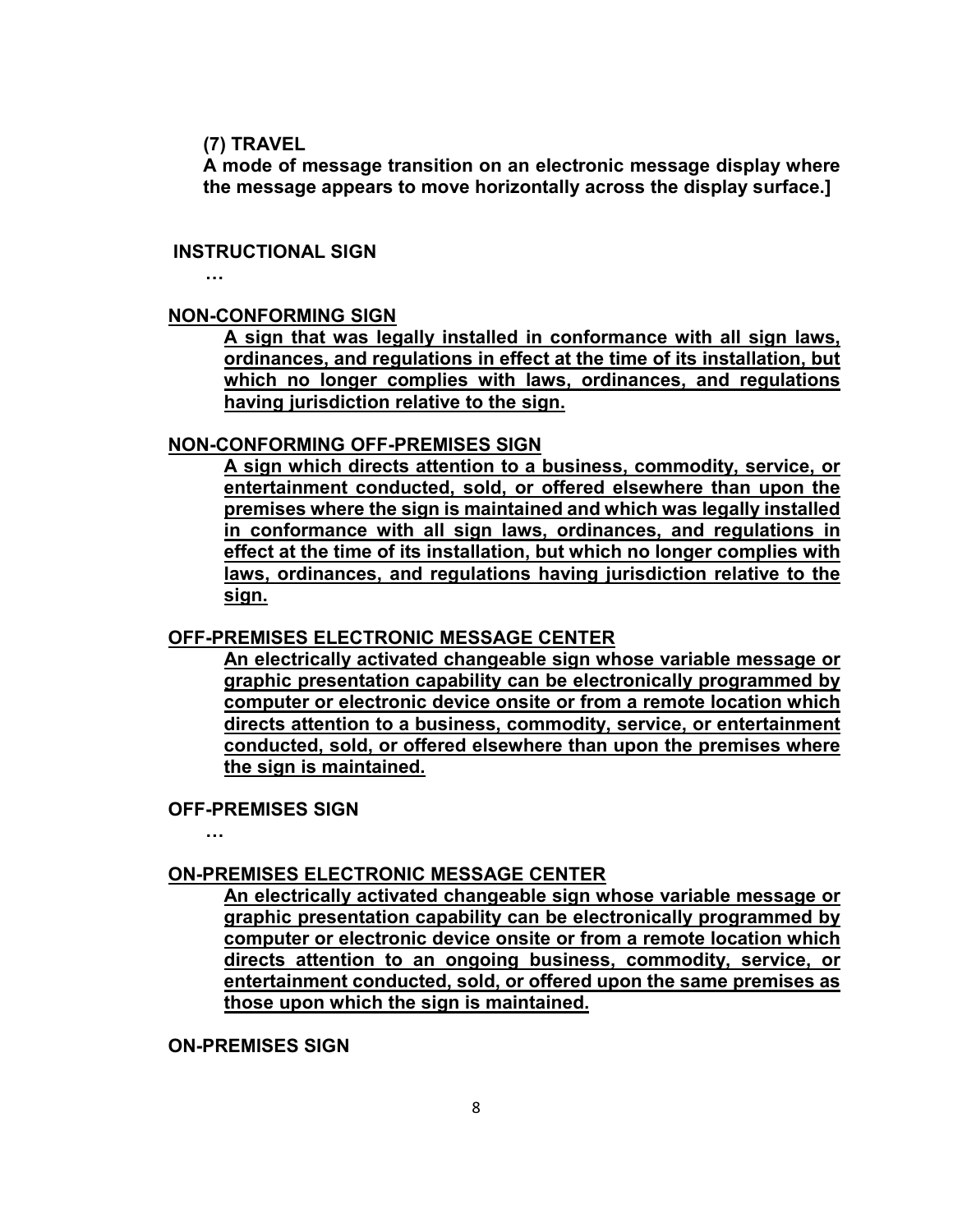**A sign directing attention to an ongoing business, commodity, service or entertainment conducted, sold or offered upon the same premises as those upon which the sign is maintained or on a property adjacent to the property on which the sign is located when the adjacent property has a recorded easement for access on or along the property on which the sign is to be located.** 

**[PORTABLE SIGN](http://ecode360.com/print/8884717#8884717)**

**…** 

**[TEMPORARY SIGN](http://ecode360.com/print/8884718#8884718)**

**…** 

**V SIGN**

## **A sign containing two faces positioned at an interior angle subtending less than one hundred seventy-nine degrees (179º) at the point of juncture of the individual faces.**

**[C.](http://ecode360.com/print/8884719#8884719) Location.**

**…** 

**Section 2. Sussex County Code, Chapter 115, Section 115-158 shall be amended by the addition of the underlined language, as follows:**

**[§ 115-158. Signs prohibited in all districts.](http://ecode360.com/print/SU1223?guid=8884701,8884732,8884743,8884755,8884786,13804200,13804207,13804217,13804232,13804264&children=true#8884732)**

**Signs prohibited in all districts shall be as follows:**

**[A.](http://ecode360.com/print/8884733#8884733) …** 

 **…** 

**I. Abandoned on-premises signs.**

**J. Abandoned off-premises signs.**

**K. Mirrors. No mirror device shall be used as part of a sign.**

**L. V signs where the two faces are positioned at an interior angle subtending more than sixty degrees (60°).**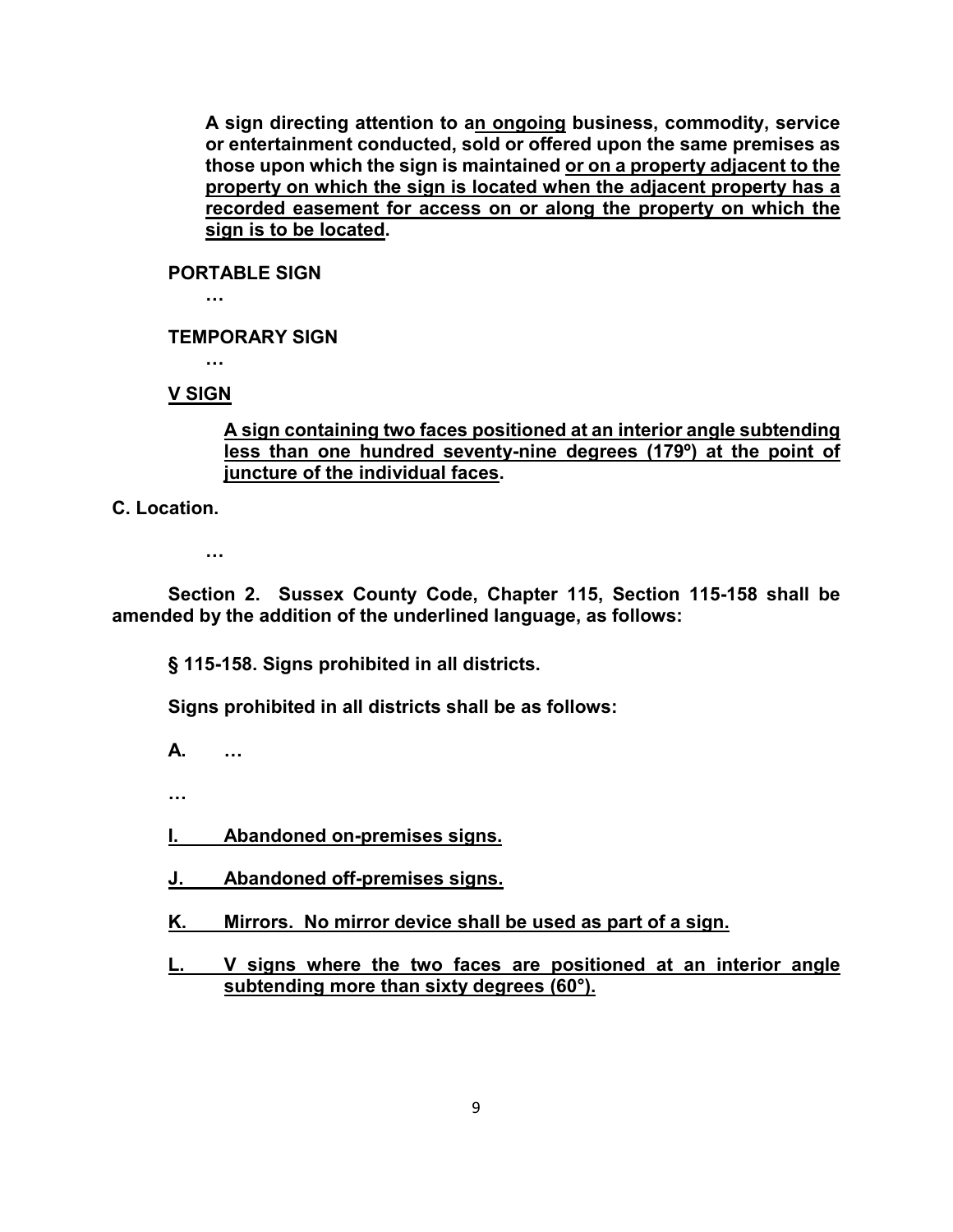**Section 3. Sussex County Code, Chapter 115, Section 115-159 shall be amended by the addition of the underlined language and deletion of the bracketed language, as follows:**

**[§ 115-159. Signs permitted in all districts.](http://ecode360.com/print/SU1223?guid=8884701,8884732,8884743,8884755,8884786,13804200,13804207,13804217,13804232,13804264&children=true#8884743)**

**Signs permitted in all districts shall be as follows:**

**[A.](http://ecode360.com/print/8884744#8884744) …** 

**…** 

- **F. No more than two subdivision-identifying signs, not exceeding 75 square feet [in] of sign area per [face] side, maintained on private property. The minimum setback from the front lot line shall be a minimum of five feet for signs 32 square feet or less and a minimum of 25 feet for signs from 32 square feet to 75 square feet.**
- **[G.](http://ecode360.com/print/8884750#8884750) A temporary real estate sign indicating sale, rental or lease of the premises on which it is located, with a maximum area of 32 [10] square feet of sign area per side [or facing], nonilluminated, and one sign for each street frontage on which the premises abuts provided, however, that no temporary real estate sign for the sale, rental, or lease of a single dwelling in a recorded subdivision shall exceed 10 square feet of sign area per side. Each sign shall contain no more than two sides or facings[, back to back].**
- **[H.](http://ecode360.com/print/8884751#8884751) …**

**Section 4. Sussex County Code, Chapter 115, Section 115-159.1 shall be amended by the addition of the underlined language and deletion of the bracketed language, as follows:**

**[§ 115-159.1. Signs permitted in AR-1 and AR-2 Agricultural Residential](http://ecode360.com/print/SU1223?guid=8884701,8884732,8884743,8884755,8884786,13804200,13804207,13804217,13804232,13804264&children=true#8884755)  [Districts and GR General Residential Districts.](http://ecode360.com/print/SU1223?guid=8884701,8884732,8884743,8884755,8884786,13804200,13804207,13804217,13804232,13804264&children=true#8884755)**

- **[\(1\)](http://ecode360.com/print/8884757#8884757) ...**
- **[\(2\)](http://ecode360.com/print/8884758#8884758) One indirectly illuminated on-premises sign, not to exceed 32 square feet [on any side or facing] of sign area per side for each building devoted to the following uses: church, school, hospital, nursing home, country club, golf course or similar use.**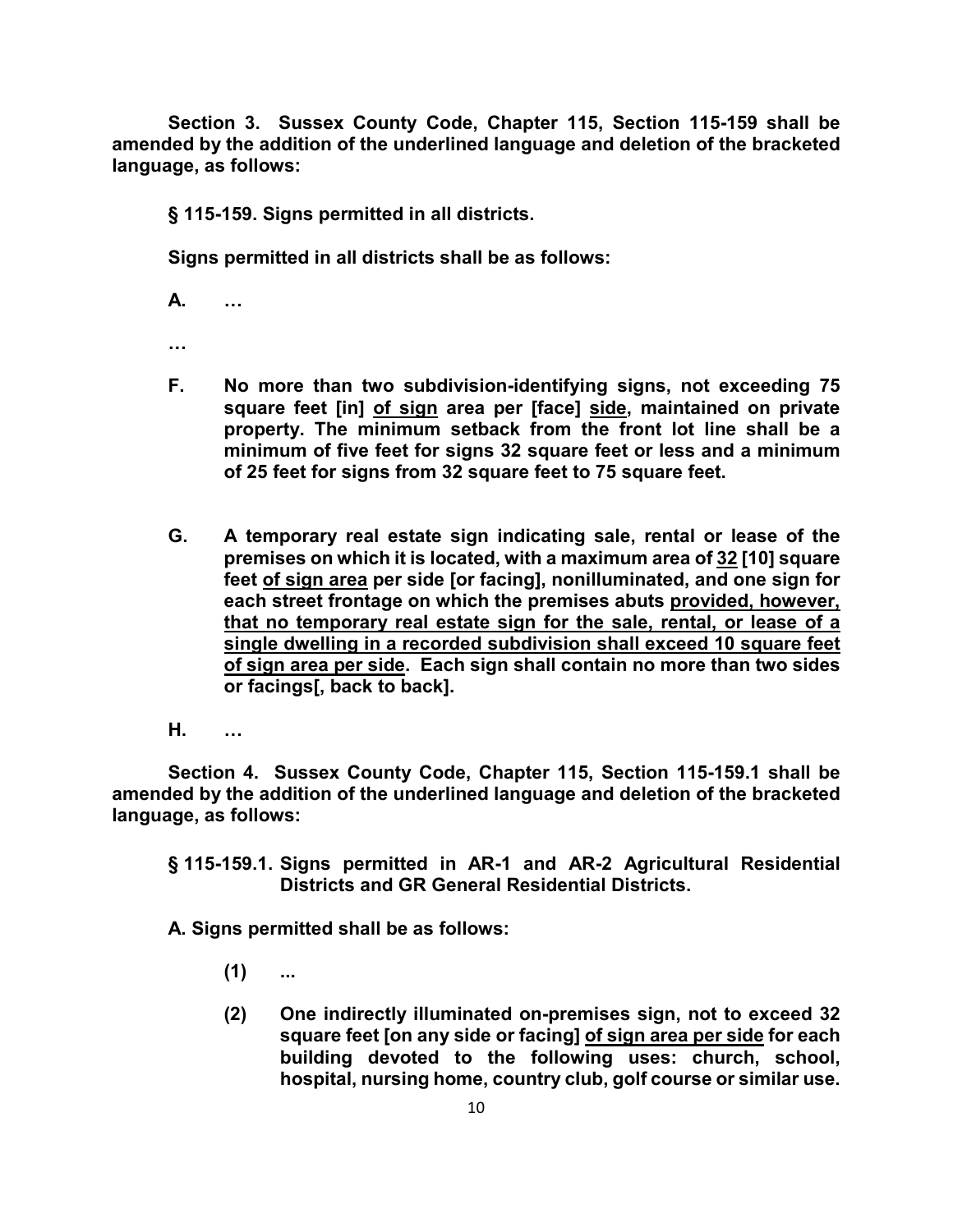**Such signs shall be solely for the purpose of displaying the name of the institution or association and its activities or services. In addition, a bulletin board may be permitted, provided that the total of 32 square feet [on any side or facing] of sign area per side is not exceeded by both the bulletin board and the on-premises sign. …** 

- **[\(3\)](http://ecode360.com/print/8884759#8884759) One nonilluminated on-premises sign not to exceed six square feet [on any side or facing] of sign area per side, identifying a permitted home occupation on the premises or a permitted use on a farm of five acres or more. …**
- **[\(4\)](http://ecode360.com/print/8884760#8884760) Nonilluminated on-premises signs not to exceed three signs, of which each sign shall not exceed 32 square feet [on any side or facing] of sign area per side, identifying any truck garden, orchard, nursery, commercial greenhouse, produce sale or public stable permitted on the same premises. …**

**B. …**

**Section 5. Sussex County Code, Chapter 115, Section 115-159.2 shall be amended by the addition of the underlined language and deletion of the bracketed language, as follows:**

**[§ 115-159.2. Signs permitted in MR Medium Density Residential and UR](http://ecode360.com/print/SU1223?guid=8884701,8884732,8884743,8884755,8884786,13804200,13804207,13804217,13804232,13804264&children=true#8884786)  [Urban Residential Districts.](http://ecode360.com/print/SU1223?guid=8884701,8884732,8884743,8884755,8884786,13804200,13804207,13804217,13804232,13804264&children=true#8884786)**

- **[\(1\)](http://ecode360.com/print/13804196#13804196) …**
- **[\(2\)](http://ecode360.com/print/13804197#13804197) One indirectly illuminated on-premises sign, not to exceed 32 square feet [on any side or facing] of sign area per side for each building devoted to the following uses: church, school, hospital, nursing home, country club, golf course or similar use. Such sign shall be solely for the purpose of displaying the name of the institution or association and its activities or services. In addition, a bulletin board may be permitted, provided that the total of 32 square feet [on any side or facing] of sign area per side is not exceeded by both the bulletin board and the onpremises sign. …**
- **[\(3\)](http://ecode360.com/print/13804198#13804198) One nonilluminated on-premises sign, not to exceed six square feet [on any side or facing] of sign area per side, identifying a**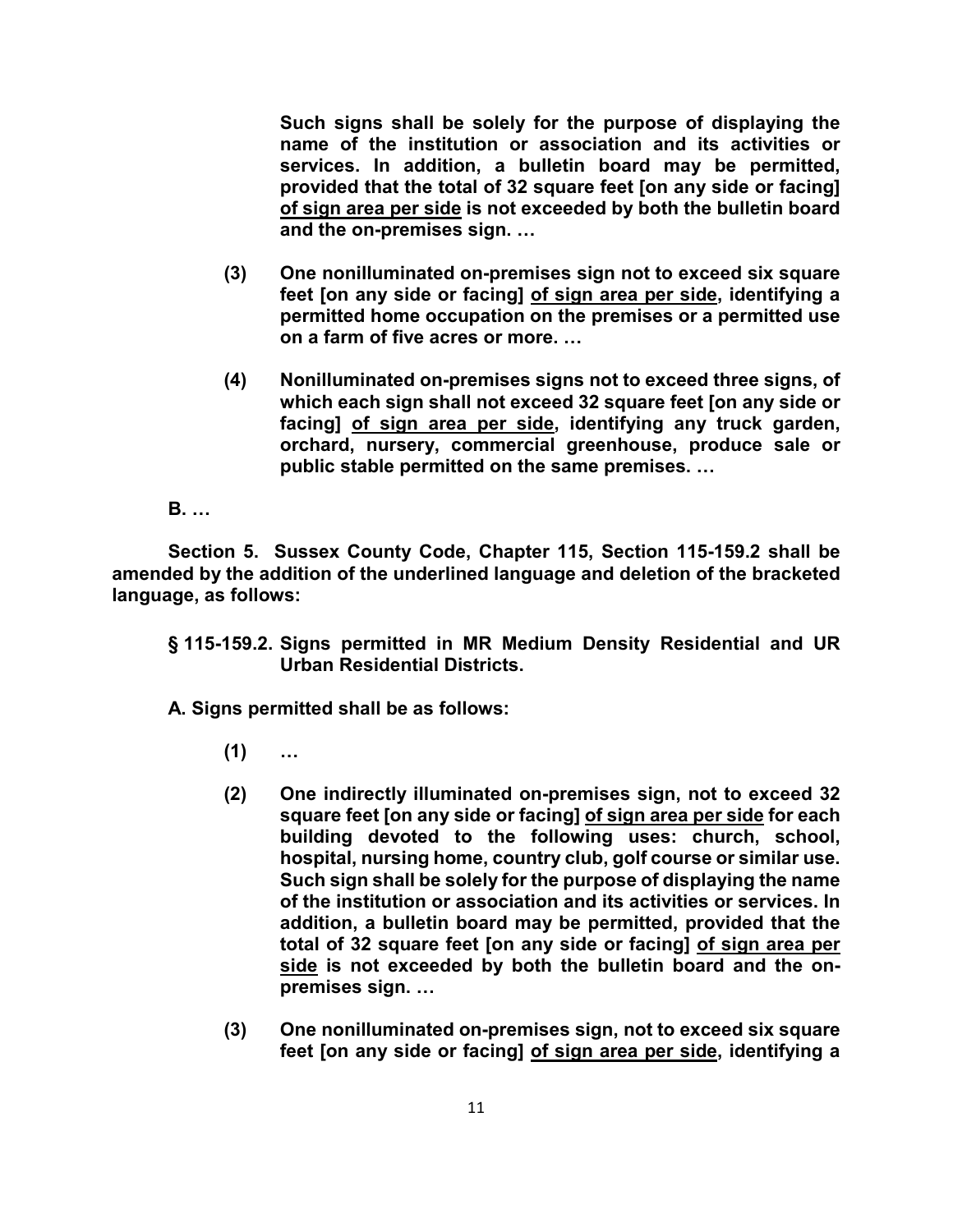**permitted home occupation on the premises or a permitted use on a farm of five acres or more. …**

**[B.](http://ecode360.com/print/8884788#8884788) …** 

**Section 6. Sussex County Code, Chapter 115, Section 115-159.3 shall be amended by the addition of the underlined language and deletion of the bracketed language, as follows:**

**[§ 115-159.3. Signs permitted in HR-1 and HR-2 High-Density Residential](http://ecode360.com/print/SU1223?guid=8884701,8884732,8884743,8884755,8884786,13804200,13804207,13804217,13804232,13804264&children=true#13804200)  [Districts.](http://ecode360.com/print/SU1223?guid=8884701,8884732,8884743,8884755,8884786,13804200,13804207,13804217,13804232,13804264&children=true#13804200)**

**[A.](http://ecode360.com/print/13804201#13804201) Signs permitted shall be as follows:**

**[\(1\)](http://ecode360.com/print/13804202#13804202) ...** 

**[\(2\)](http://ecode360.com/print/13804203#13804203) One illuminated on-premises sign, not to exceed 10 square feet [on any side or facing] of sign area per side, identifying the name and/or address of management of a multifamily dwelling or group of multifamily dwellings. …**

**[\(3\)](http://ecode360.com/print/13804204#13804204) One nonilluminated on-premises sign, not to exceed 32 square feet [on any side or facing] of sign area per side, identifying any motel, hotel, multifamily dwelling structure or townhouse project of eight or more units. …**

**[B.](http://ecode360.com/print/13804205#13804205) …** 

**Section 7. Sussex County Code, Chapter 115, Section 115-159.4 shall be amended by the addition of the underlined language and deletion of the bracketed language, as follows:** 

**[§ 115-159.4. Signs permitted in B-1 Neighborhood Business Districts, M](http://ecode360.com/print/SU1223?guid=8884701,8884732,8884743,8884755,8884786,13804200,13804207,13804217,13804232,13804264&children=true#13804207)  [Marine Districts and UB Urban Business Districts.](http://ecode360.com/print/SU1223?guid=8884701,8884732,8884743,8884755,8884786,13804200,13804207,13804217,13804232,13804264&children=true#13804207)**

- **[\(1\)](http://ecode360.com/print/13804209#13804209) …**
- **[\(2\)](http://ecode360.com/print/13804210#13804210) One indirectly illuminated on-premises sign, not to exceed 32 square feet [on any side or facing] of sign area per side for each building devoted to the following uses: church, school, hospital, nursing home, country club, golf course or similar use. Such sign shall be solely for the purpose of displaying the name of the institution or association and its activities or services. In**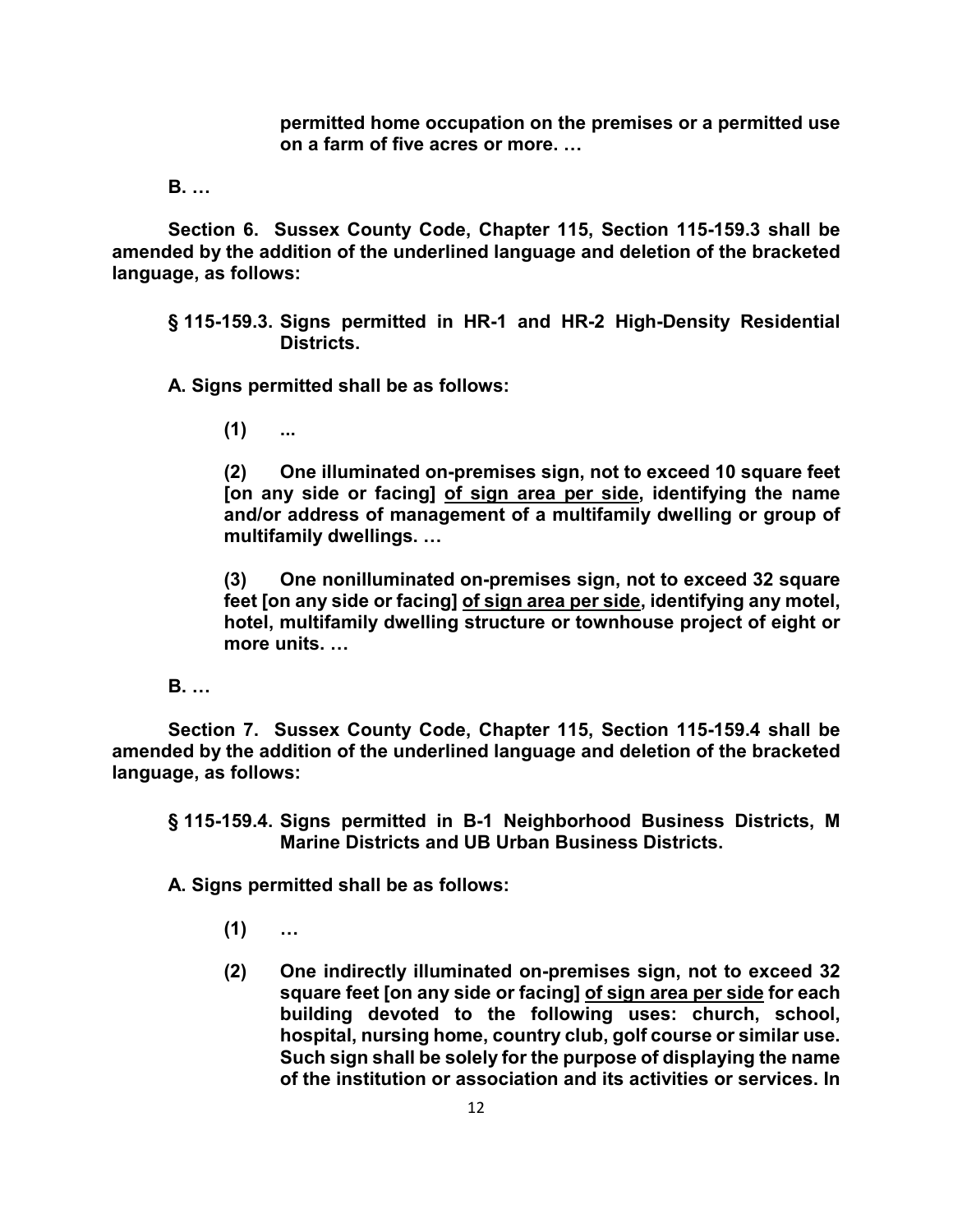**addition, a bulletin board may be permitted, provided that the total 32 square feet [on any side or facing] of sign area per side is not exceeded by both the bulletin board and the on-premises sign. …**

- **[\(3\)](http://ecode360.com/print/13804211#13804211) One nonilluminated on-premises sign, not to exceed six square feet [on any side or facing] of sign area per side, identifying a permitted home occupation on the premises or a permitted use on a farm of five acres or more. …**
- **[\(4\)](http://ecode360.com/print/13804212#13804212) One on-premises ground sign per street or road frontage per parcel, not to exceed 200 square feet [on any side or facing] of sign area per side. [Electric message displays shall be permitted. Such displays shall be limited to frames with displays, messages, animated graphics or images and frame effects that appear or disappear from the display through dissolve, fade, flip or window shade moves. Scrolling left or right and/or flashing messages shall not be permitted. Each message on the sign must be displayed for a minimum of eight seconds based on a real second measurement of 1000-1, 1000- 2, 1000-3, 1000-4, etc., count. When a message is changed, it shall be accomplished in one second or less with all moving parts or illumination changing simultaneously and in unison. Variable message signs shall contain a default design that will freeze the sign in one position if a malfunction occurs or in the alternative shut down.]**
- **(5) [In addition, each store, shop, office or similar unit shall be permitted an on-premises illuminated awning, marquee, projecting, wall sign or electric message display not exceeding a combination of signs or one sign not exceeding 150 square feet. The sign shall not exceed 15% of total square footage of wall area where a wall exceeds 1,000 square feet.]**

**On-premises wall, illuminated awning, marquee, and projecting signs not to exceed a total sign area of 150 square feet or 15% of the total square footage of the wall area on which the signs are located, whichever is greater. In the case of a shopping center, a group of stores or other business uses, or a multitenant building on a lot held in single or separate ownership, on-premises wall, illuminated awning, marquee, and projecting signs not to exceed a total sign area of 150 square feet or 15% of the total square footage of the wall area on which the signs are located, whichever is greater, shall be permitted with**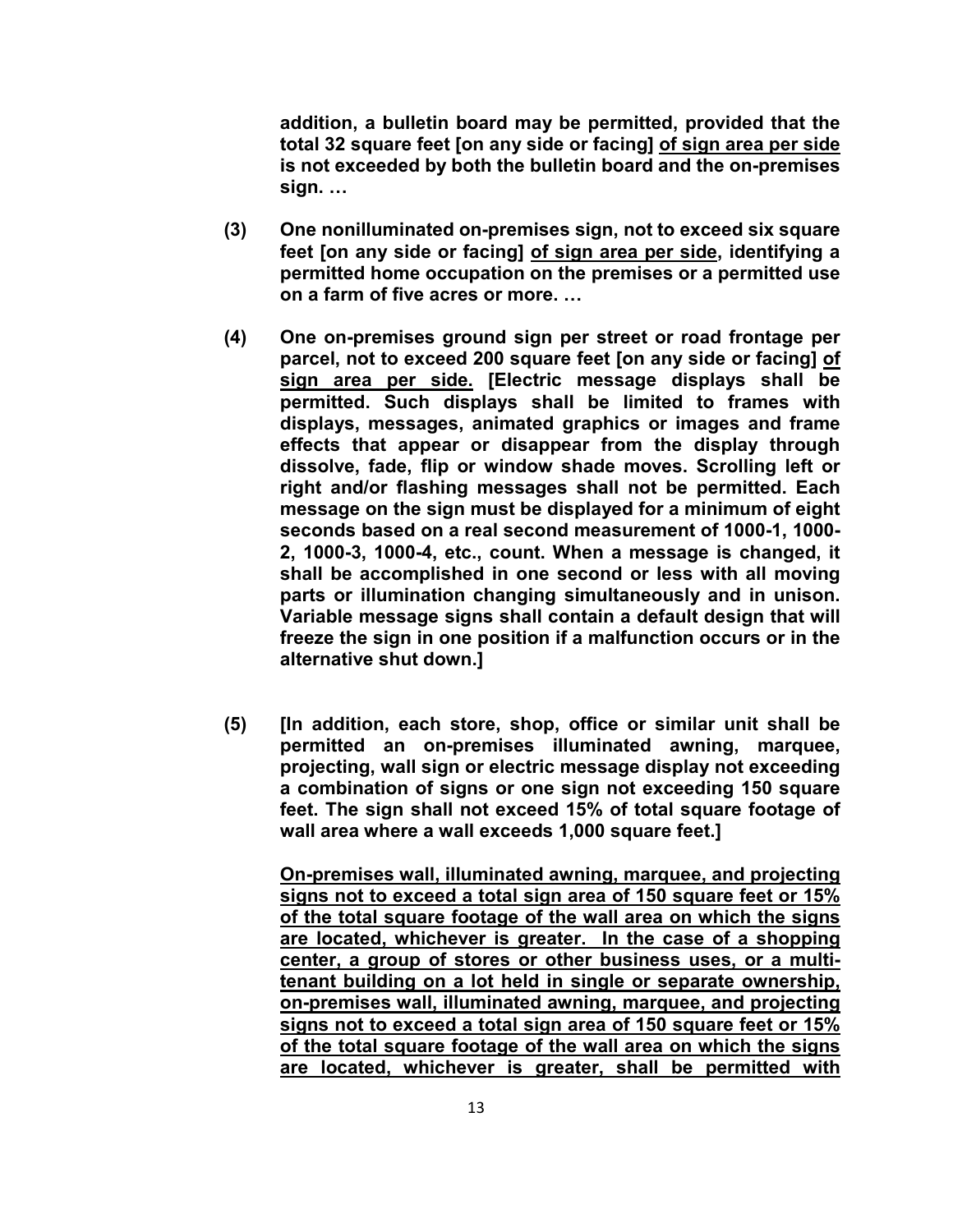## **respect to each building, separate store, separate storefront, or separate use.**

**[\(6\)](http://ecode360.com/print/13804214#13804214) ...** 

**[B.](http://ecode360.com/print/13804215#13804215) …** 

**Section 8. Sussex County Code, Chapter 115, Section 115-159.5 shall be amended by the addition of the underlined language and deletion of the bracketed language, as follows:**

**[§ 115-159.5. Signs permitted in C-1 General Commercial, CR-1 Commercial](http://ecode360.com/print/SU1223?guid=8884701,8884732,8884743,8884755,8884786,13804200,13804207,13804217,13804232,13804264&children=true#13804217)  [Residential, LI-1 Limited Industrial, LI-2 Light Industrial and HI-](http://ecode360.com/print/SU1223?guid=8884701,8884732,8884743,8884755,8884786,13804200,13804207,13804217,13804232,13804264&children=true#13804217)[1 Heavy Industrial Districts.](http://ecode360.com/print/SU1223?guid=8884701,8884732,8884743,8884755,8884786,13804200,13804207,13804217,13804232,13804264&children=true#13804217)**

- **[\(1\)](http://ecode360.com/print/13804219#13804219) …**
- **[\(2\)](http://ecode360.com/print/13804220#13804220) One indirectly illuminated on-premises sign, not to exceed 32 square feet [on any side or facing] of sign area per side for each building devoted to the following uses: church, school, hospital, nursing home, country club, golf course or similar use. Such sign shall be solely for the purpose of displaying the name of the institution or association and its activities or services. In addition, a bulletin board may be permitted, provided that the total 32 square feet [on any side or facing] of sign area per side is not exceeded by both the bulletin board and the on-premises sign. ...**
- **[\(3\)](http://ecode360.com/print/13804221#13804221) One nonilluminated on-premises sign, not to exceed six square feet [on any side or facing] of sign area per side, identifying a permitted home occupation on the premises or a permitted use on a farm of five acres or more. A sign shall contain no more than two sides or facings, back to back, and shall conform to the setbacks referenced in Subsection [A\(2\)](http://ecode360.com/print/13804220#13804220) above.**
- **[\(4\)](http://ecode360.com/print/13804222#13804222) One on-premises ground sign per street or road frontage per parcel, not to exceed 200 square feet [on any side or facing] of sign area per side. [Electric message displays shall be permitted. Such displays shall be limited to frames with displays, messages, animated graphics or images and frame effects that appear or disappear from the display through dissolve, fade, flip or window shade moves. Scrolling left or right and/or flashing messages shall not be permitted. Each**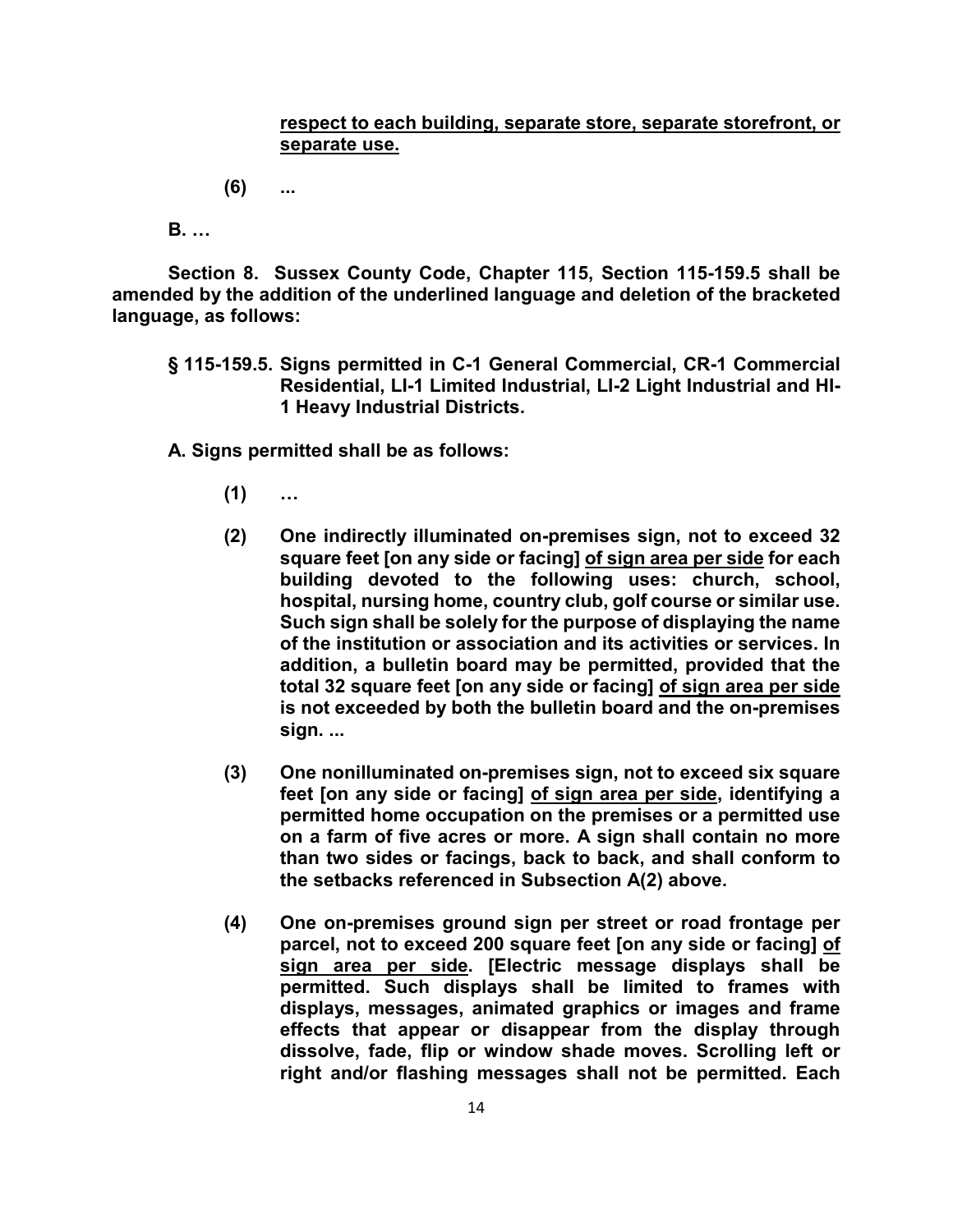**message on the sign must be displayed for a minimum of eight seconds based on a real second measurement of 1000-1, 1000- 2, 1000-3, 1000-4, etc., count. When a message is changed, it shall be accomplished in one second or less with all moving parts or illumination changing simultaneously and in unison. Variable message signs shall contain a default design that will freeze the sign in one position if a malfunction occurs or in the alternative shut down.]** 

**(5) [In addition, each store, shop, office or similar unit shall be permitted an on-premises illuminated awning, marquee, projecting, wall sign or electric message display not exceeding a combination of signs or one sign not exceeding 150 square feet. The sign shall not exceed 15% of total square footage of wall area where a wall exceeds 1,000 square feet.]** 

**On-premises wall, illuminated awning, marquee, and projecting signs not to exceed a total sign area of 150 square feet or 15% of the total square footage of the wall area on which the signs are located, whichever is greater. In the case of a shopping center, a group of stores or other business uses, or a multitenant building on a lot held in single or separate ownership, on-premises wall, illuminated awning, marquee, and projecting signs not to exceed a total sign area of 150 square feet or 15% of the total square footage of the wall area on which the signs are located, whichever is greater, shall be permitted with respect to each building, separate store, separate storefront, or separate use.** 

- **[\(6\)](http://ecode360.com/print/13804224#13804224) ...**
- **[B.](http://ecode360.com/print/13804225#13804225) Off-premises signs, after obtaining a special use exception, pursuant to § [115-80C,](http://ecode360.com/print/8884310#8884310) [not exceeding 600 square feet total], and provided that:**
	- **(1) [All off-premises signs not exceeding 200 square feet shall have a minimum front yard setback of 25 feet and a minimum side yard setback of 20 feet and shall not be erected within 300 feet of a dwelling, church, school or public lands or within 300 feet of another sign regulated by this subsection.]**

**All off-premises signs shall have a minimum front yard setback of 40 feet, a minimum side yard setback of 50 feet, and a minimum rear yard setback equal to the required rear yard setback for a principal building within the pertinent zoning district. An off-premises sign shall not be erected within 150**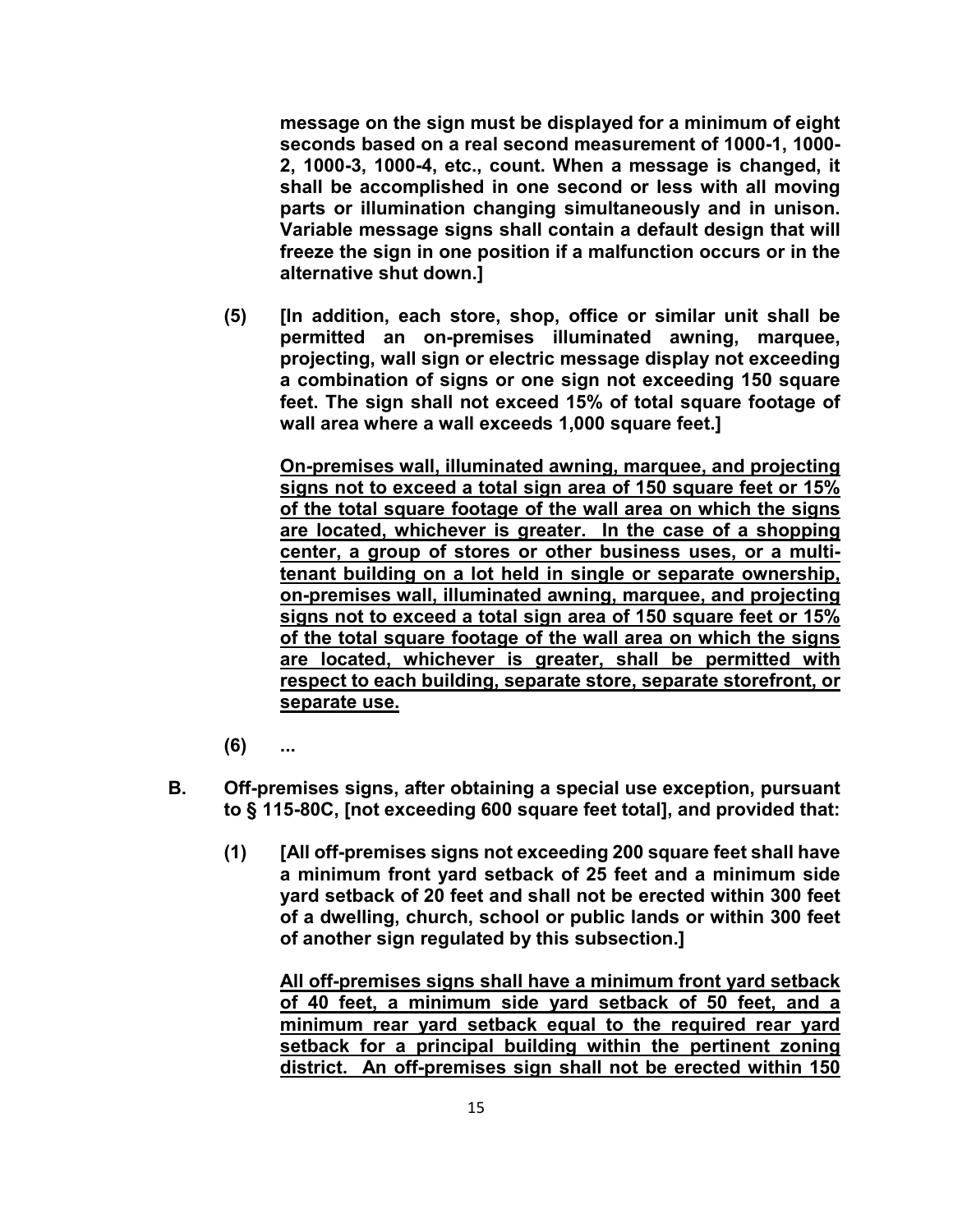**feet of property which is used as a dwelling, church, school, or public lands as measured on a radius from the edge of the offpremises sign. An off-premises sign shall not be erected within 50 feet of an on-premises sign and an on-premises sign shall not be erected within 50 feet of an off-premises sign.** 

**[\(2\)](http://ecode360.com/print/13804228#13804228) [All off-premises signs exceeding 200 square feet shall have a minimum front yard setback of 25 feet and a minimum side yard setback of 50 feet and shall not be erected within 300 feet of a dwelling, church, school or public lands or within 300 feet of another sign regulated by this subsection.]** 

**A single off-premises sign structure shall support no more than one sign per side and no more than two signs in total. Signs which are stacked or side-by-side on an off-premises sign structure are prohibited.** 

**[\(3\)](http://ecode360.com/print/13804229#13804229) [A single off-premises sign structure shall support no more than one sign. No off-premises sign structure shall display more than one three-hundred-square-foot maximum sign on a side or facing. The total square footage of the sign shall not exceed 600 square feet.]** 

**For all off-premises signs which are located on properties adjacent to roads which have less than 4 travel lanes (excluding turn lanes), the following regulations shall apply:**

- **(a) An off-premises sign shall not be erected within 600 feet of another off-premises sign as measured on a radius from the edges of the off-premises signs.**
- **(b) No off-premises sign shall exceed 25 feet in height from ground level.**
- **(c) An off-premises sign shall not exceed 300 feet of sign area per side and shall not exceed more than 600 square feet of sign area per off-premises sign structure.**
- **(4) [See the general regulations for all districts for signs exceeding 32 square feet.]**

**For all off-premises signs which are located on properties adjacent to roads which have 4 or more travel lanes (excluding turn lanes), the following regulations shall apply:**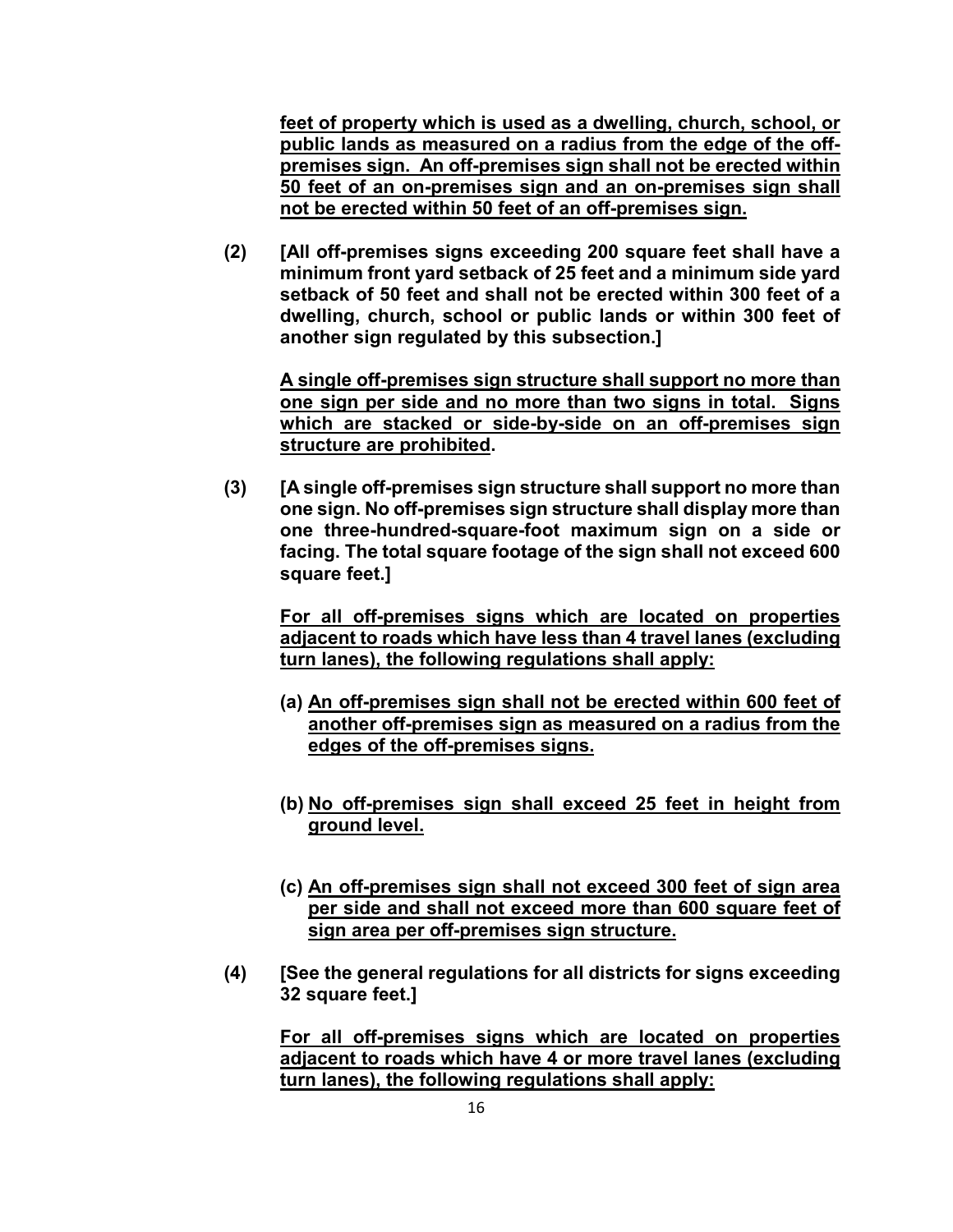- **(a) An off-premises sign shall not be erected within 600 feet of another off-premises sign. This separation distance shall be measured from the edges of the off-premises sign and shall apply only to signs which are located on the same side of the road.**
- **(b) No off-premises sign shall exceed 35 feet in height from ground level.**
- **(c) An off-premises sign shall not exceed 600 feet of sign area per side and shall not exceed more than 1,200 square feet of sign area per off-premises sign structure.**
- **(5) An applicant for a special use exception for an off-premise sign must, at the time the application is filed with the Office of Planning & Zoning, submit documentation from the Delaware Department of Transportation which confirms that the Delaware Department of Transportation does not object to the proposed off-premise sign.**
- **(6) Except as otherwise permitted in §115-161.2, no variances shall be issued from any of the regulations in this article for offpremise signs which have been erected or approved to be erected after August 1, 2016.**
- **C. [No off-premises sign structure or any part of the sign face shall exceed 35 feet in height from ground level.]**

**See the general regulations for all districts for signs exceeding 32 square feet.**

**D. …** 

**Section 9. Sussex County Code, Chapter 115, Section 115-160 shall be amended by the addition of the underlined language and deletion of the bracketed language, as follows:**

**[§ 115-160. General regulations for all districts.](http://ecode360.com/print/SU1223?guid=8884701,8884732,8884743,8884755,8884786,13804200,13804207,13804217,13804232,13804264&children=true#13804232)**

**[A.](http://ecode360.com/print/13804233#13804233) No sign, unless herein excepted, shall be erected, constructed, structurally altered or relocated, except as provided in this article and in these regulations, until a permit has been issued by the Director.**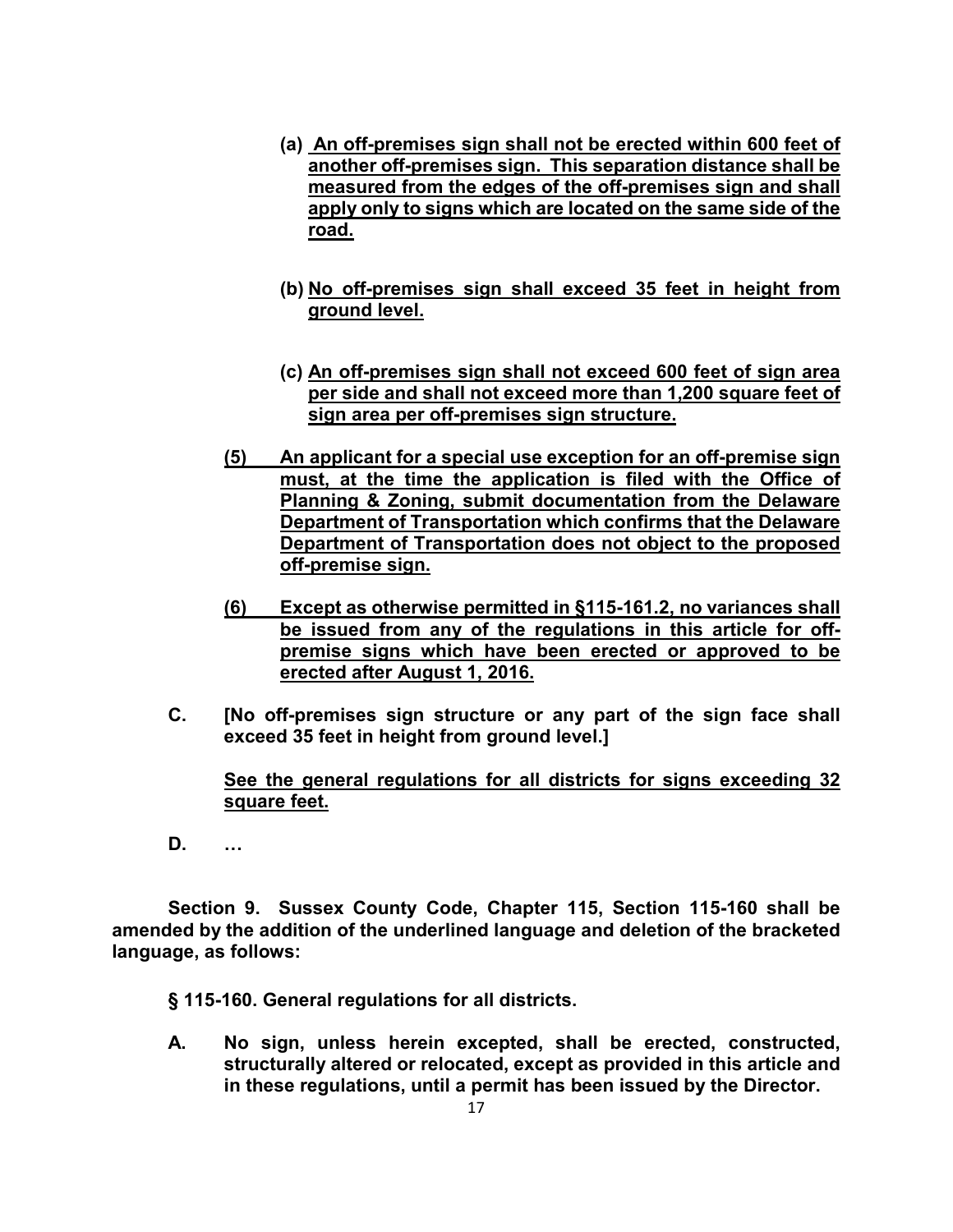- **[\(1\)](http://ecode360.com/print/13804234#13804234) …**
- **[\(2\)](http://ecode360.com/print/13804235#13804235) …**
- **[\(3\)](http://ecode360.com/print/13804236#13804236) [Each sign requiring a permit shall be clearly marked with the permit number and name of the person or firm placing the sign on the premises]. Fees.**
	- **[\(a\)](http://ecode360.com/print/13804238#13804238) Fees for sign permits shall be in accordance with the adopted schedule, a copy of which is maintained in the office of the Director.**
	- **[\(b\)](http://ecode360.com/print/13804239#13804239) A construction permit shall be charged at a rate of \$0.65 per square foot, with a minimum charge of \$32 per sign for signs larger than 32 square feet.**
	- **[\(c\)](http://ecode360.com/print/13804240#13804240) Annual fees shall be charged at a rate of \$0.32 per square foot, with a minimum charge of \$32 per sign for signs larger than 32 square feet. A one-time fee of \$10.00 will be charged for signs 32 square feet or smaller.**
- **[\[\(4\)](http://ecode360.com/print/13804237#13804237) Fees.**
	- **[\(a\)](http://ecode360.com/print/13804238#13804238) Fees for sign permits shall be in accordance with the adopted schedule, a copy of which is maintained in the office of the Director.**
	- **[\(b\)](http://ecode360.com/print/13804239#13804239) A construction permit shall be charged at a rate of \$0.50 per square foot, with a minimum charge of \$25 per sign for signs larger than 32 square feet.**
	- **[\(c\) A](http://ecode360.com/print/13804240#13804240)nnual fees shall be charged at a rate of \$0.25 per square foot, with a minimum charge of \$25 per sign for signs larger than 32 square feet. A one-time fee of \$7.50 will be charged for signs 32 square feet or smaller.]**
- **[B.](http://ecode360.com/print/13804241#13804241) The following signs may be erected or constructed without a permit but in accordance with structural and safety requirements:**
	- **[\(1\)](http://ecode360.com/print/13804242#13804242) …**
	- **[\(2\)](http://ecode360.com/print/13804243#13804243) …**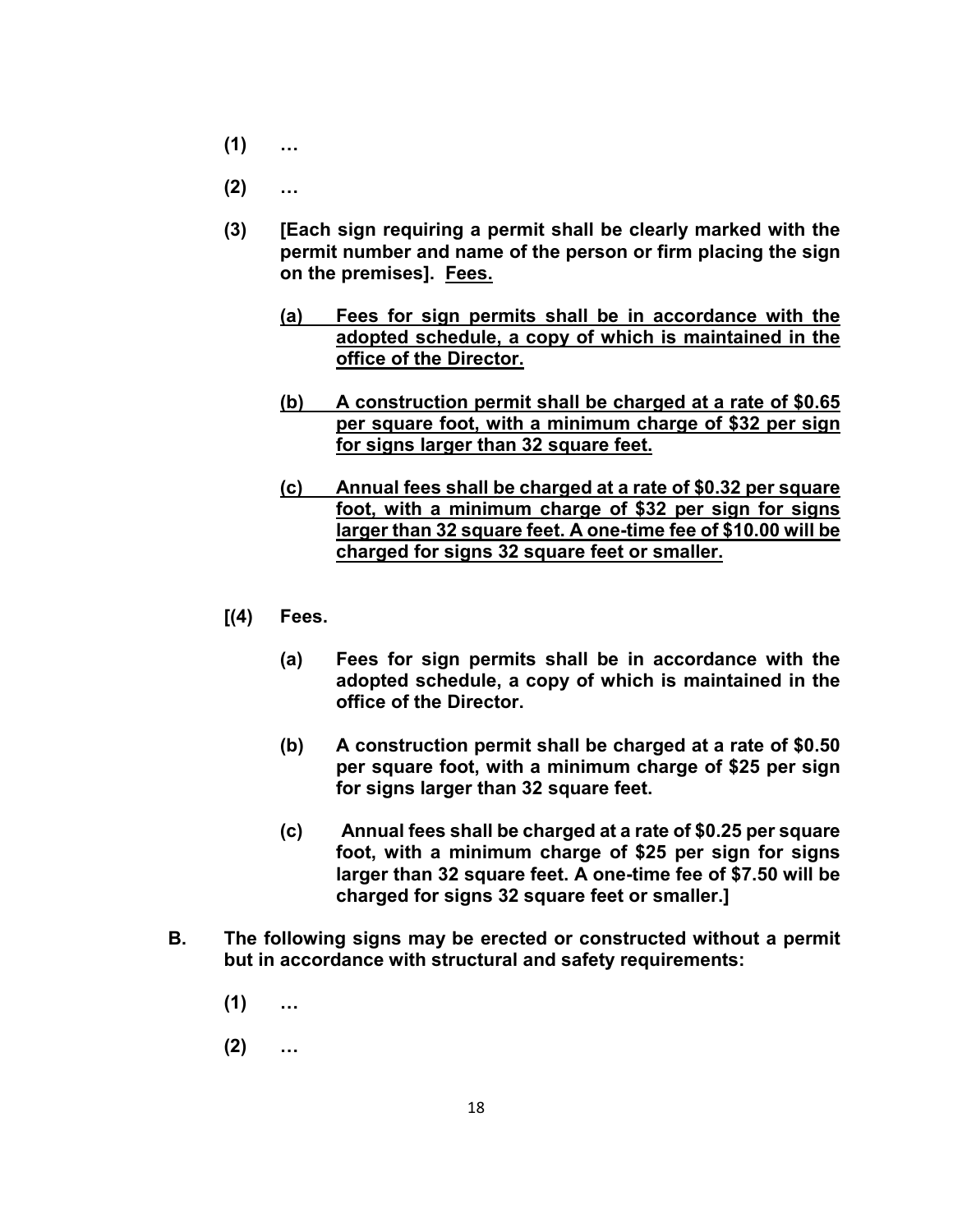- **[\(3\)](http://ecode360.com/print/13804244#13804244) Temporary nonilluminated signs, not exceeding 32 [10] square feet of sign area per side [or facing], advertising real estate for sale or lease or announcing contemplated improvements of real estate and located on the premises, with no more than two sides or facings, [back to back,] with one such sign for each street frontage provided, however, that no temporary real estate sign for the sale, rental, or lease of a single dwelling in a recorded subdivision shall exceed 10 square feet of sign area per side.**
- **[\(4\)](http://ecode360.com/print/13804245#13804245) Temporary nonilluminated signs not exceeding 32 [10] square feet of sign area per side [or facing] erected in connection with new construction work and displayed on the premises during such time as the actual construction work is in progress, with one such sign for each street frontage with no more than two [sides or facings] sign faces[, back to back] provided, however, that no temporary sign for new construction work on a single dwelling in a recorded subdivision shall exceed 10 square feet of sign area per side.**
- **[\(5\)](http://ecode360.com/print/13804246#13804246) …**
- **[\(6\)](http://ecode360.com/print/13804247#13804247) …**
- **[\(7\)](http://ecode360.com/print/13804248#13804248) Temporary nonilluminated portable signs, not exceeding six square feet of sign area per side [or facing] and not exceeding two [sides or facings] sign faces, back to back, in a commercial or industrial district, with one sign for each 50 feet of street frontage.**
- **[\(8\)](http://ecode360.com/print/13804249#13804249) ...**
- **[\(9\)](http://ecode360.com/print/13804250#13804250) …**
- **[\(10\)](http://ecode360.com/print/13804251#13804251) …**
- **[\(11\)](http://ecode360.com/print/13804252#13804252) Signs in connection with any candidate for elected office, special election or referendum issue may be erected and maintained, provided that the size of any such sign is not in excess of 32 square feet of sign area per side [or facing] sign face and shall contain no more than two [sides or facings] sign faces, back to back. Any such sign shall not be erected more than 90 days prior to any contested election or referendum and removed within 30 days after the election or referendum date.**

**[C.](http://ecode360.com/print/13804253#13804253) …**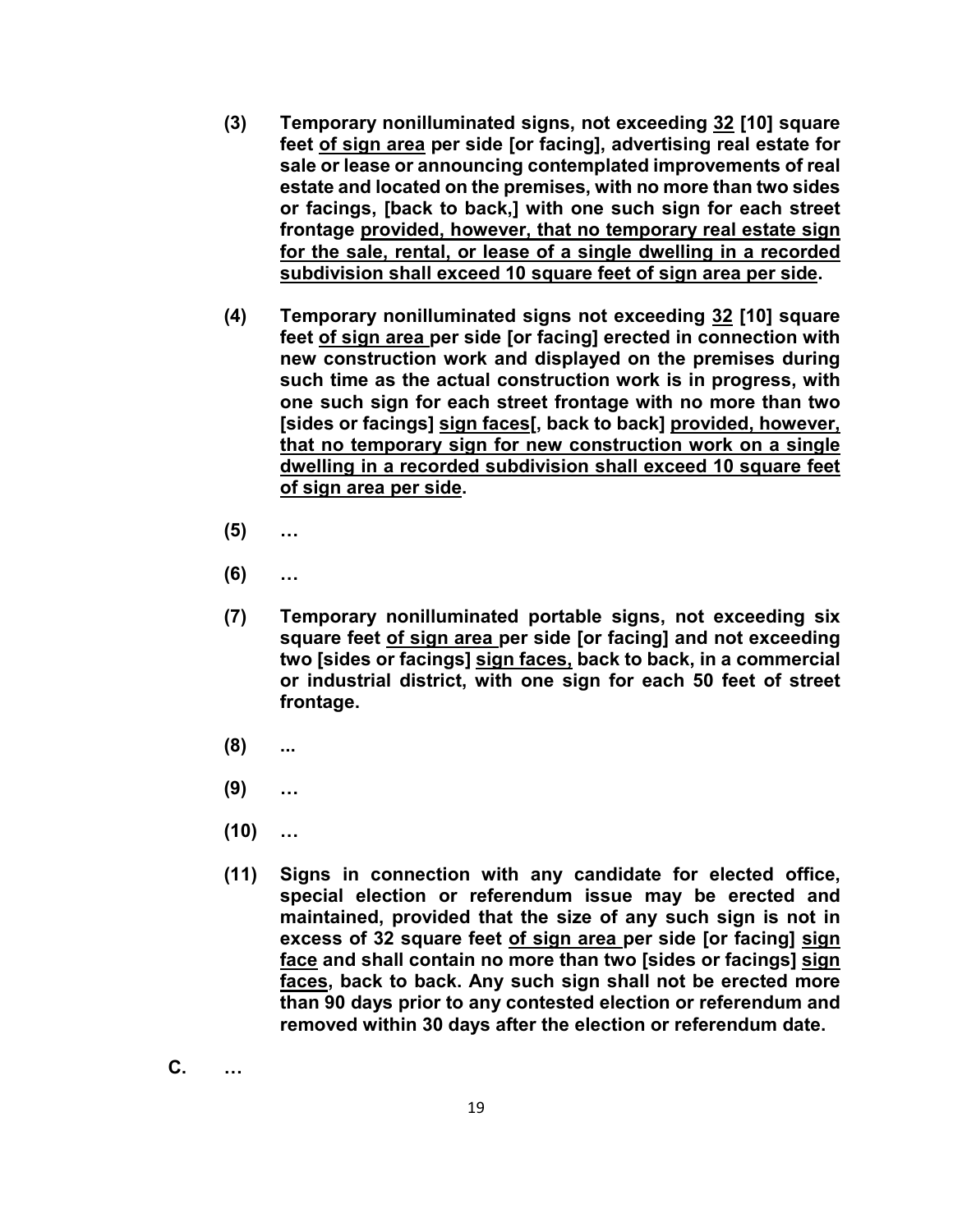- **[I.](http://ecode360.com/print/13804259#13804259) The Director shall remove or cause to be removed[, at the owner's expense,] any sign erected or maintained in conflict with these regulations at the expense of the owner of the sign, the owner of the real property from which the illegal sign has been removed, and the owner of the entity whose business or development is being promoted or advertised by the illegally placed sign. Removal of a sign by the Director or his designee shall not affect any fines instituted under this article or any legal proceeding instituted against the violator prior to removal of such sign.[, as follows:] [(1) The] Sussex County will be free to dispose of all removed illegal signs and shall not be held liable for doing so. Sussex County will collect a [removal] disposal fee of [\$25] \$100 per sign [from the owner of an illegal sign, or from the owner of the real property from which an illegal sign has been removed, if the owner gave permission for the placement of the illegal sign, and from the owner of the entity whose business or development is being promoted or advertised by the illegally placed sign].**
- **[J.](http://ecode360.com/print/13804261#13804261) …**

**…** 

- **[K.](http://ecode360.com/print/13804262#13804262) Except as provided in §115-159.5, n[N]o sign [structure or any part of the sign face] shall exceed 25 feet in height above [grade] ground level.**
- **[L.](http://ecode360.com/print/13804263#13804263) …**
- **M. Any person or corporation who shall violate any of the provisions of this article or fail to comply therewith, or with any of the requirements thereof, or who shall build or alter any sign in violation of any detailed statement or plan submitted and approved hereunder, shall be guilty of a misdemeanor or of a civil offense, and shall be liable to a fine of not less than \$100 nor more than \$1,000 or be imprisoned not more than 10 days, or both, and each and every day such violation shall continue shall be deemed a separate offense. The Director or its designee, any other Code Enforcement Official or attorney hired or retained by Sussex County shall bring charges of any violation pursuant to this provision in a court of competent jurisdiction of the State of Delaware in and for Sussex County, which court shall have original jurisdiction for such matters. The minimum fine of \$100 is mandatory and is not subject to suspension or reduction. Each day on which the violation continues shall be considered a separate offense.**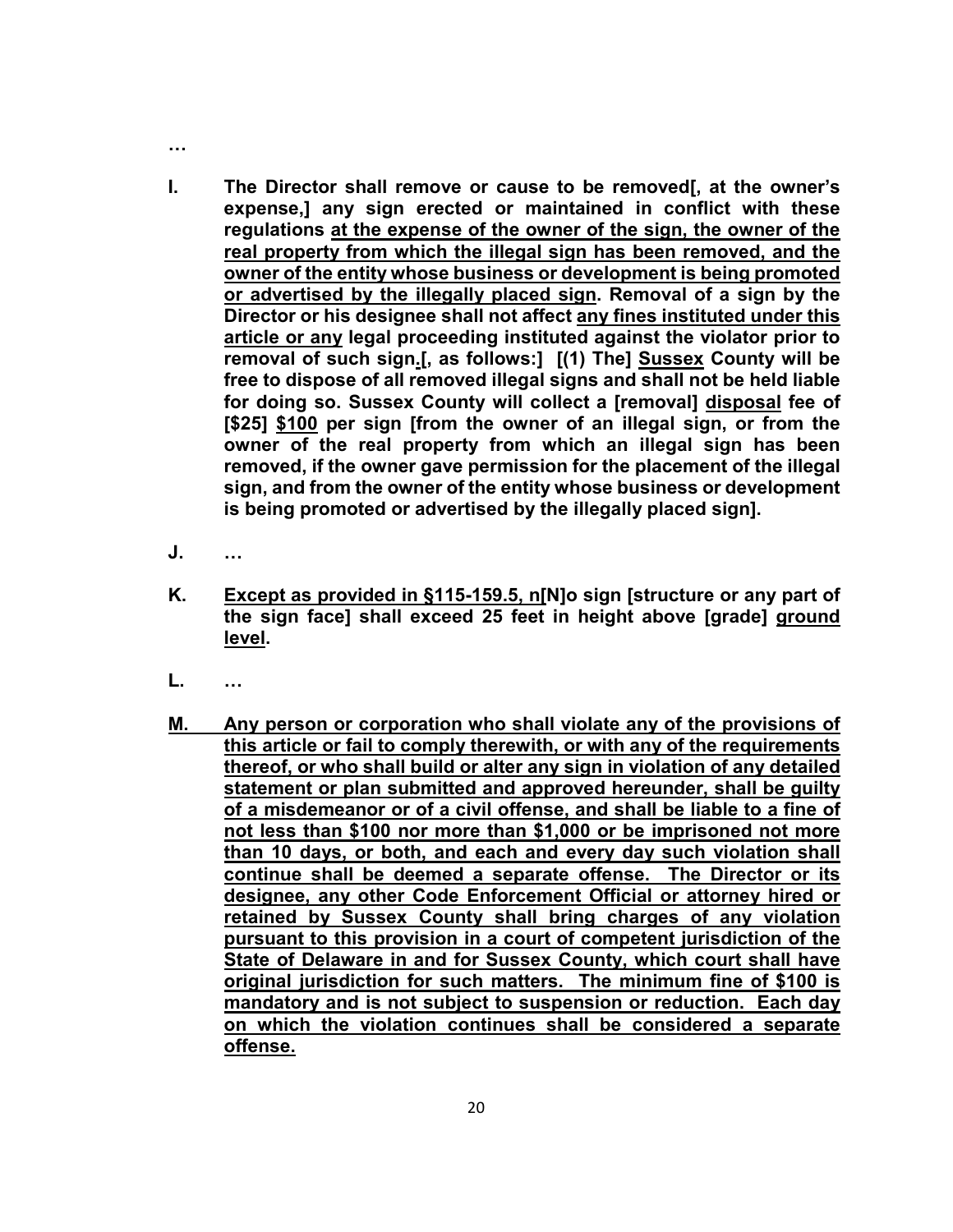**N. After due notice has been given, the Director may cause to be removed, at the expense of the owner of the sign, the owner of the real property from which the illegal sign was removed, and the business or development being promoted or advertised by the sign, the sign face of any abandoned on-premises sign. Removal of a sign face by the Director or his designee shall not affect any fines instituted under this article or any legal proceeding instituted against the violator prior to removal of such sign face. Sussex County will be free to dispose of all removed illegal sign faces and shall not be held liable for doing so. Sussex County will collect a disposal fee of \$100 per sign face**.

**Section 10. Sussex County Code, Chapter 115, Section 115-161 shall be amended by the addition of the underlined language and deletion of the bracketed language, as follows:**

**[§ 115-161. Construction and lighting.](http://ecode360.com/print/SU1223?guid=8884701,8884732,8884743,8884755,8884786,13804200,13804207,13804217,13804232,13804264&children=true#13804264)**

- **[A.](http://ecode360.com/print/13804265#13804265) …**
- **[B.](http://ecode360.com/print/13804266#13804266) Lighting of signs.**
	- **[\(1\)](http://ecode360.com/print/13804267#13804267) …**
	- **[\(2\)](http://ecode360.com/print/13804268#13804268) …**
	- **[\(3\)](http://ecode360.com/print/13804269#13804269) ...**
	- **(4) Signs that have external illumination, whether the lighting is mounted above or below the sign face or panel, shall have lighting fixtures or luminaires that are shielded to focus light only on the sign.**
	- **(5) All illuminated signs, including Electronic Message Centers, must comply with the following maximum luminance standards:**
		- **(a) No illuminated sign, including Electronic Message Centers, shall have a maximum luminance level greater than seven hundred fifty (750) cd/m² or Nits at least one-half hour before Apparent Sunset, as determined by the National Oceanic and Atmospheric Administration (NOAA), United States Department of Commerce, for the specific geographic location and date. All illuminated signs must comply with this maximum luminance level throughout the night, if the**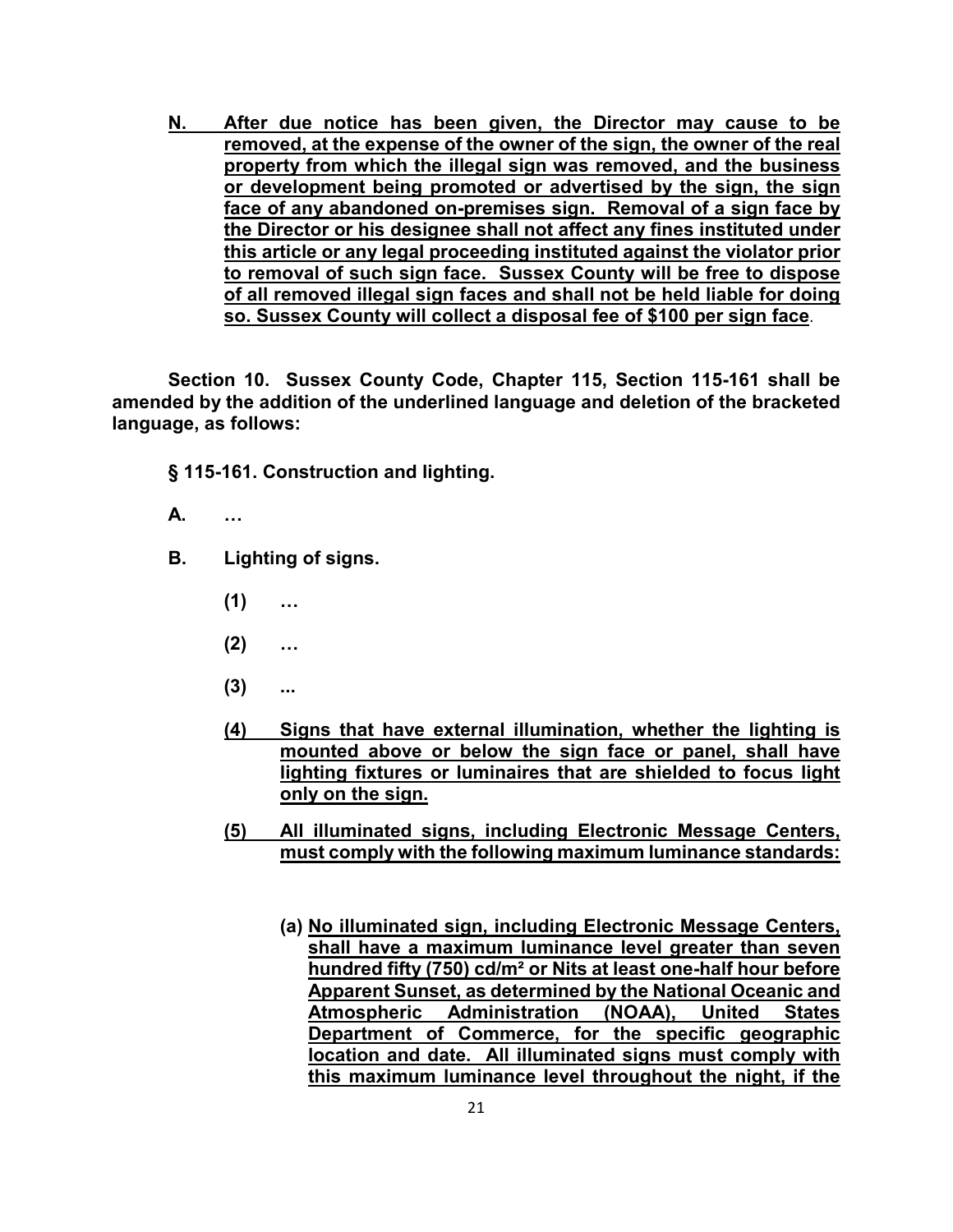**sign is energized, until Apparent Sunrise, as determined by the NOAA, at which time the sign may resume luminance levels appropriate for daylight conditions, when required or appropriate.**

**(b) No illuminated sign, including Electronic Message Centers, shall have a maximum illuminance level greater than 0.3 foot candles above ambient light, as measured using a foot candle meter, or similar technology, at a pre-set distance. Pre-set distances to measure the foot candle impact vary with expected viewing distances of each sign size. Measurement distance shall be based upon the sign area using the following formula:**

| Sign Area (in square feet) | <b>Measurement Distance (in feet)</b> |
|----------------------------|---------------------------------------|
| <u>10</u>                  | 32                                    |
| 50                         | 71                                    |
| 100                        | 100                                   |
| 200                        | 141                                   |
| 300                        | 173                                   |

**For signs with a sign area in square feet other than those measurements specifically listed in the table above, the measurement distance shall be calculated with the following formula: Measurement Distance = √Sign Area in Square Feet x 100.**

**Section 11. In Sussex County Code, Chapter 115, a new Section 115-161.1 shall be added by the insertion of the underlined language, as follows:**

**[§ 115-161.1 Electronic Message Centers.](http://ecode360.com/print/SU1223?guid=8884701,8884732,8884743,8884755,8884786,13804200,13804207,13804217,13804232,13804264&children=true#13804264)**

**A. On-Premises Electronic Message Centers:**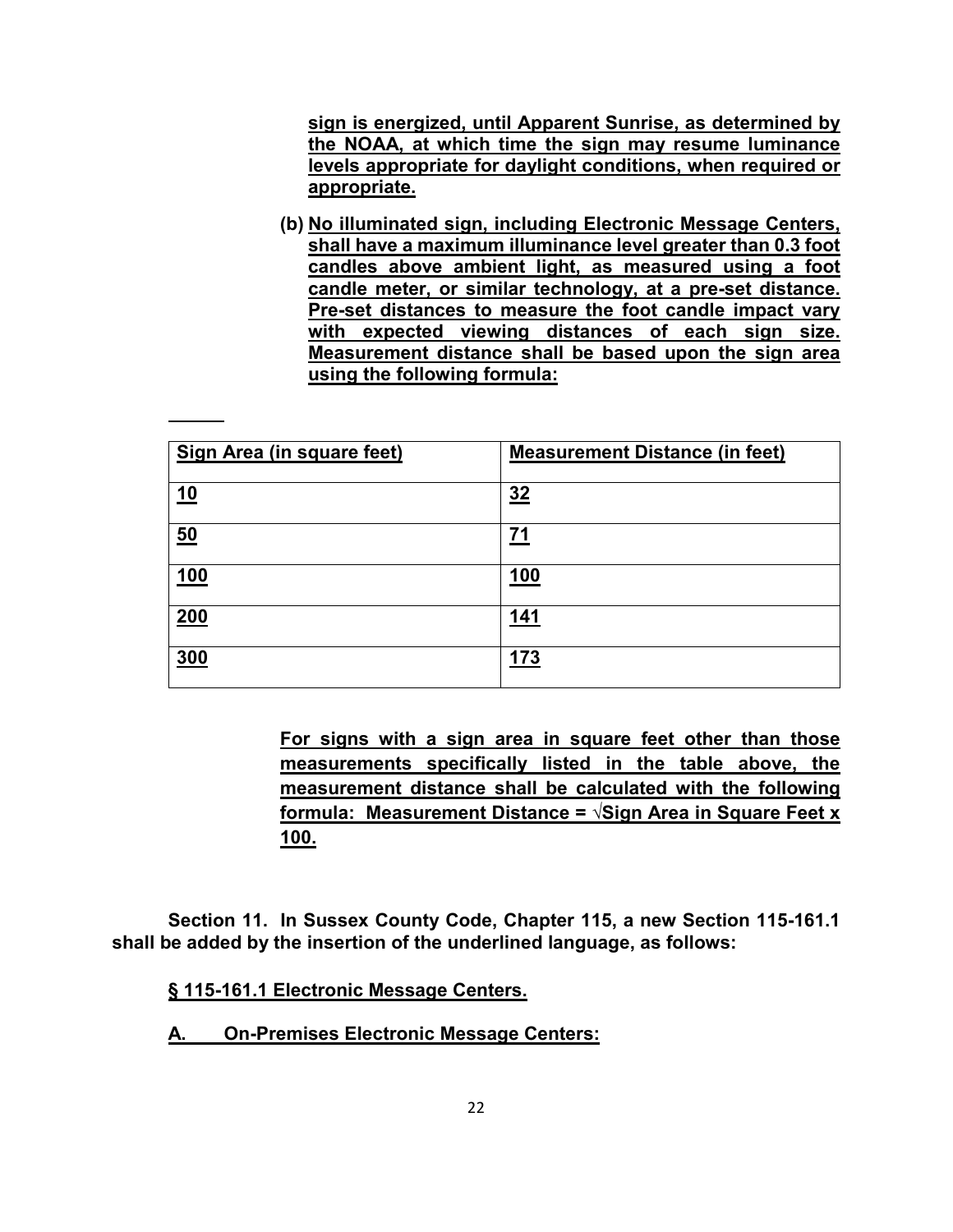- **(1) In the B-1 (Neighborhood Business), M (Marine), and UB (Urban Business) districts, the ground sign permitted in § 115- 159.4(A)(4) may be an On-Premises Electronic Message Center provided that only one on-premises ground sign, whether it is a static sign or an Electronic Message Center, is permitted per street or road frontage per parcel and that the sign area shall not exceed 200 square feet per side. In addition, the onpremises signs permitted in § 115-159.4(A)(5) may be electronic message centers.**
- **(2) In the C-1 (General Commercial), CR-1 (Commercial Residential, LI-1 (Limited Industrial), LI-2 (Light Industrial), and HI-1 (Heavy Industrial) districts, the ground sign permitted in § 115- 159.5(A)(4) may be an On-Premises Electronic Message Center provided that only one on-premises ground sign, whether it is a static sign or an Electronic Message Center, is permitted per street or road frontage per parcel and that the sign area shall not exceed 200 square feet per side. In addition, the onpremises signs permitted in § 115-159.5(A)(5) may be electronic message centers.**
- **(3) On-Premises Electronic Message Centers shall be prohibited in the AR-1 and AR-2 (Agricultural Residential), GR (General Residential), MR (Medium Density Residential), UR (Urban Residential), HR-1 and HR-2 (High Density Residential) Zoning Districts unless specifically permitted as part of a conditional use.**
- **(4) An On-Premises Electronic Message Center which has a sign area of less than or equal to 100 square feet shall not be erected within 50 feet of an off-premises sign. If the sign area of an On-Premises Electronic Message Center is greater than 100 square feet, the separation distance requirement from the On-Premises Electronic Message Center and the off-premises sign shall be equal to 50 feet plus 1 foot of separation distance for each 1 square foot of sign area of the On-Premises Electronic Message Center in excess of 100 square feet. The separation distance shall be measured on a radius from the edge of the On-Premises Electronic Message Center. No variances from this regulation are permitted.**
- **(5) An On-Premises Electronic Message Center may use the following display features and functions of Electronic Message Centers: images and frame effects that appear or disappear**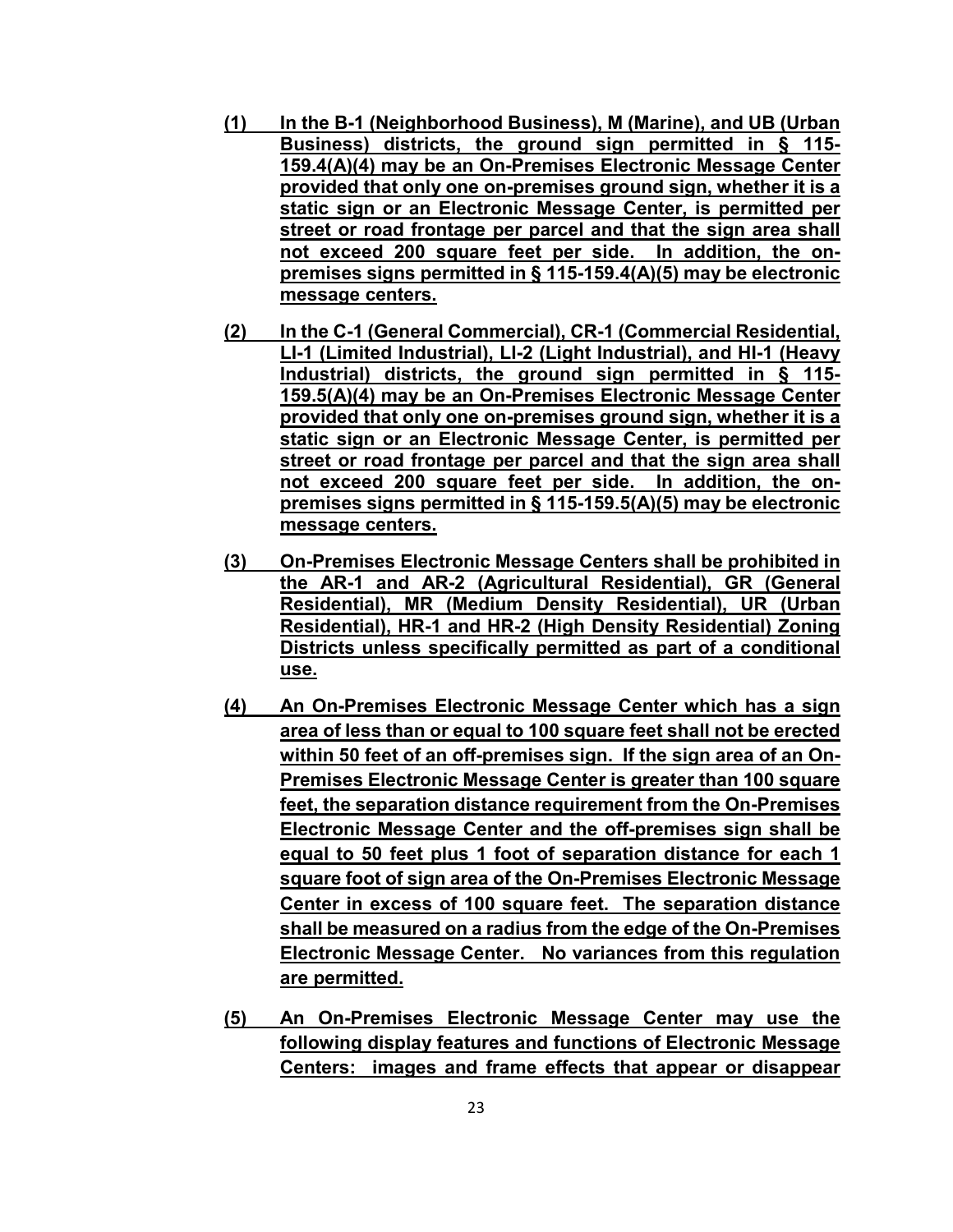**from the display through dissolve, fade, flip, or window shade movements. Continuous scrolling left or right, live action or streaming video and flashing messages shall not be permitted.**

- **B. Off-Premises Electronic Message Centers:** 
	- **(1) In the C-1 (General Commercial), CR-1 (Commercial Residential), LI-1 (Limited Industrial), LI-2 (Light Industrial), and HI-1 (Heavy Industrial) districts, an off-premises sign may be an electronic message center provided that the owner obtains a special use exception pursuant to §115-80C and complies with the regulations for off-premises signs pursuant to §115-159.5.**
	- **(2) Off-Premises Electronic Message Centers shall be prohibited in the AR-1 and AR-2 (Agricultural Residential), GR (General Residential), MR (Medium Density Residential), UR (Urban Residential), HR-1 and HR-2 (High Density Residential) Zoning Districts.**
	- **(3) For all Off-Premises Electronic Message Centers which are located on properties adjacent to roads which have less than 4 travel lanes (excluding turn lanes), an Off-Premises Electronic Message Center shall not be erected within 1,200 feet of another Off-Premises Electronic Message Center. This separation distance shall be measured from the edge of the Off-Premises Electronic Message Center and shall apply only to signs which are located on the same side of the road.**
	- **(4) For all Off-Premises Electronic Message Centers which are located on properties adjacent to roads which have 4 or more travel lanes (excluding turn lanes), an Off-Premises Electronic Message Center shall not be erected within 2,500 feet of another Off-Premises Electronic Message Center. This separation distance shall be measured from the edge of the Off-Premises Electronic Message Center and shall apply only to signs which are located on the same side of the road.**
	- **(5) Off-Premises Electronic Message Centers shall be prohibited from using display features and functions of the signs, including, but not limited to, the following: animation, flashing, streaming or real time video, fading, dissolving, continuous scrolling and / or traveling, spinning, rotating, and similar**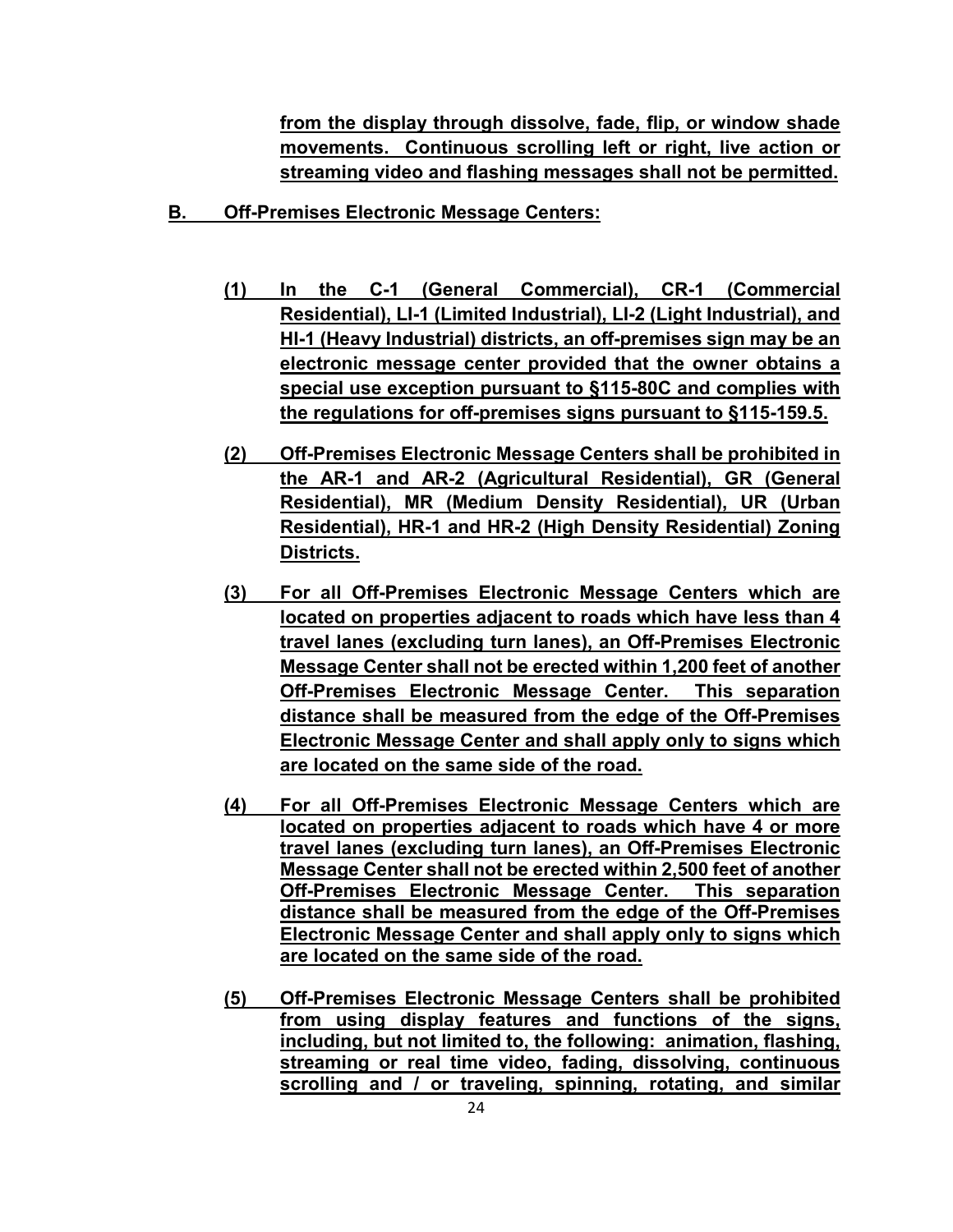**moving effects, and all dynamic frame effects or patterns of illusionary movement or simulating movement. For Off-Premises Electronic Message Centers, the transition time between messages or message frames is limited to 1 second.**

- **C. Electronic Message Centers: The following regulations shall apply to all electronic message centers.**
	- **(1) An Electronic Message Center may be changed at intervals by electronic or mechanical process or remote control provided that:**
		- **(a) On an Off-Premises Electronic Message Center, each message remains fixed for a minimum of at least 10 seconds.**
		- **(b) On an Off-Premises Electronic Message Center, when the message is changed, the change must be accomplished in 1 second or less, with all moving parts or illumination changing simultaneously and in unison.**
		- **(c) An Electronic Message Center shall contain a default design that will freeze the sign in one position, shut down, or show a full black image on the display if a malfunction occurs that affects at least fifty percent of the sign face.**
		- **(d) Except as otherwise provided in this Article, an Electronic Message Center may not contain or display any lights, effects, or messages that flash, move, appear to be animated or to move, scroll, or change in intensity during the fixed display period.**
		- **(e) An Electronic Message Center shall appropriately adjust display brightness as ambient light levels change and shall have automatic dimming controls, either by photocell, hardwire, or software settings, in order to bring the lighting level at night into compliance with sign illumination standards set forth in this Article.**
		- **(f) An owner who seeks a building permit or a special use exception for an electronic message center shall provide documentation at the time of application which demonstrates that the sign shall appropriately adjust display brightness as ambient light levels change and shall have automatic dimming controls, either by photocell, hardwire, or software settings, designed to**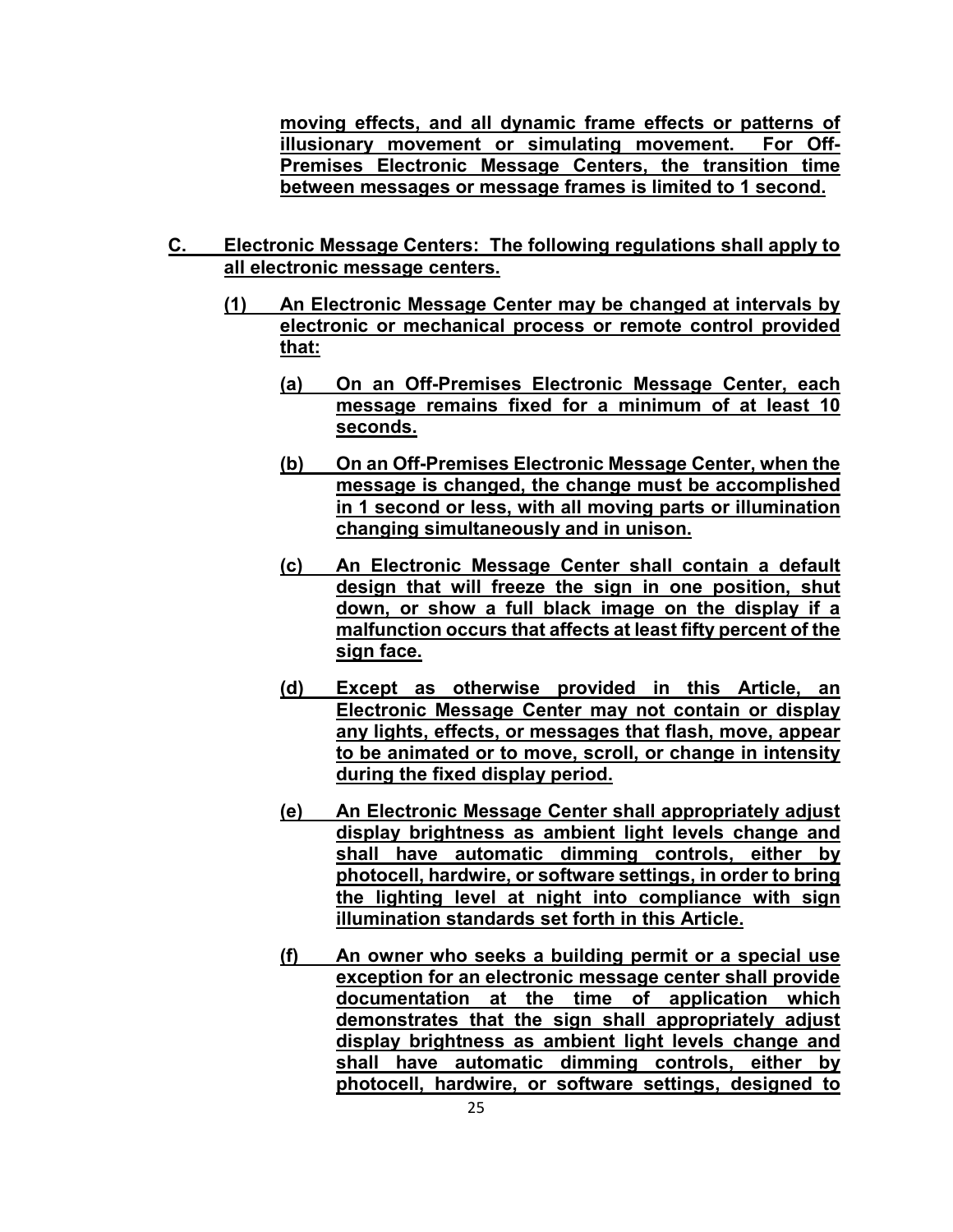**bring the lighting level at night into compliance with sign illumination standards set forth in this article.**

- **(g) A sign that attempts or appears to attempt to direct the movement of traffic or which contains wording, color, shapes, or likeness of official traffic control devices is prohibited.**
- **(h) No Electronic Message Center shall emit any audio or verbal announcement or noises of any kind.**
- **(2) No variances shall be permitted from the regulations for any electronic message center.**

**Section 12. In Sussex County Code, Chapter 115, a new Section 115-161.2 shall be added by the insertion of the underlined language, as follows:**

# **[§ 115-161.2 Non-Conforming Off-Premises Signs.](http://ecode360.com/print/SU1223?guid=8884701,8884732,8884743,8884755,8884786,13804200,13804207,13804217,13804232,13804264&children=true#13804264)**

- **A. A non-conforming off-premises sign may remain and be periodically maintained as a permitted non-conforming structure unless abandoned or intentionally removed. However, in no case may such signs be expanded. A non-conforming sign may be re-constructed or re-erected provided that it meets the standards set forth in §115- 161.2(D).**
- **B. Conversion of non-conforming off-premises signs to off-premises electronic message centers is prohibited, unless the applicant is replacing two or more non-conforming off-premises signs with a single electronic message center. Any Off-Premises Electronic Message Center created through conversion under this subsection must comply with height and size requirements set forth in §115-159.5. No variances from the height and size requirements shall be permitted.**
- **C. If a non-conforming off-premises sign is damaged by any natural causes, such as fire, wind, or flood, it may be repaired or reconstructed and used as before the time of the damage, provided that such repairs or reconstruction are substantially completed within 12 months of the date of such damage. Any non-conforming offpremises sign which is repaired or reconstructed under this subsection shall use the same type of structure as the prior nonconforming off-premises sign.**
- **D. Provided that the owner obtains all necessary variances from the Board of Adjustment pursuant to §115-211, an owner of a non-**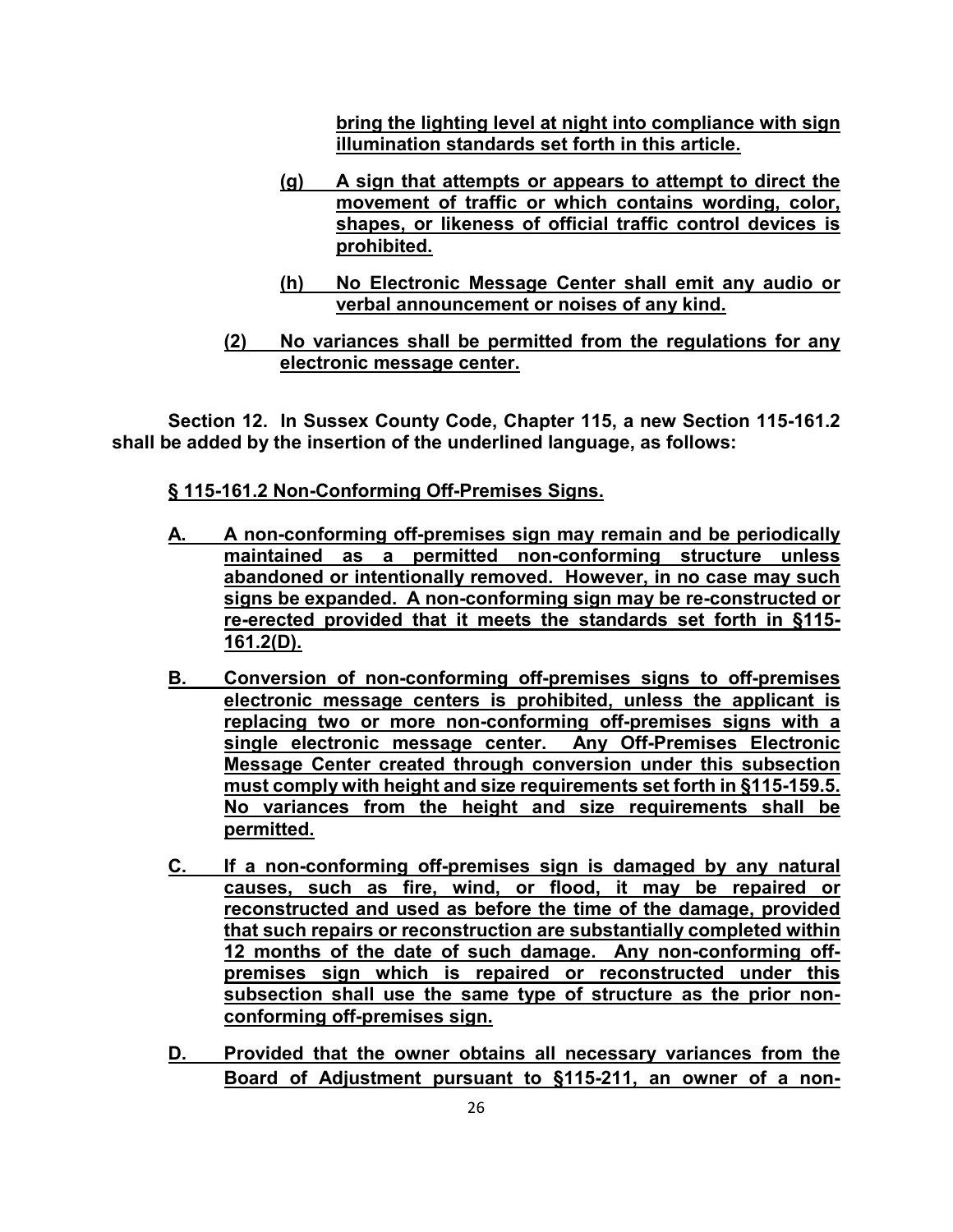**conforming off-premises sign may replace a non-conforming offpremises sign with a new off-premises sign which does not comply with separation distance or setback requirements. As part of a variance request for a non-conforming off-premises sign under this section, the Board of Adjustment shall consider whether the overall non-conformity is substantially reduced by the installation of the replacement sign. Any replacement off-premises sign must comply with the height and size requirements set forth in §115-159.5. No variances from the height and size requirements shall be permitted.**

**Section 13. In Sussex County Code, Chapter 115, a new Section 115-161.3 shall be added by the insertion of the underlined language, as follows:**

# **[§ 115-161.3 Substitution.](http://ecode360.com/print/SU1223?guid=8884701,8884732,8884743,8884755,8884786,13804200,13804207,13804217,13804232,13804264&children=true#13804264)**

**The owner of any sign that is otherwise allowed under this Article may substitute non-commercial copy in lieu of any other commercial or noncommercial copy. This substitution of copy may be made without any additional approval or permitting. The purpose of this section is to prevent any inadvertent favoring of commercial message over any other noncommercial messages. This provision prevails over any more specific provision to the contrary. This provision does not create the right to increase the total amount of signage on a parcel or allow the substitution of an off-premises commercial message in place of an on-premises commercial message.**

**Section 14. In Sussex County Code, Chapter 115, a new Section 115-161.4 shall be added by the insertion of the underlined language, as follows:**

# **[§ 115-161.4 Severability.](http://ecode360.com/print/SU1223?guid=8884701,8884732,8884743,8884755,8884786,13804200,13804207,13804217,13804232,13804264&children=true#13804264)**

**If any portion of this Ordinance, Article, section, or subdivision thereof shall be declared unconstitutional or in violation of the general laws of this state, such declaration shall not affect the remainder of this Ordinance and Article which shall remain in full force and effect.**